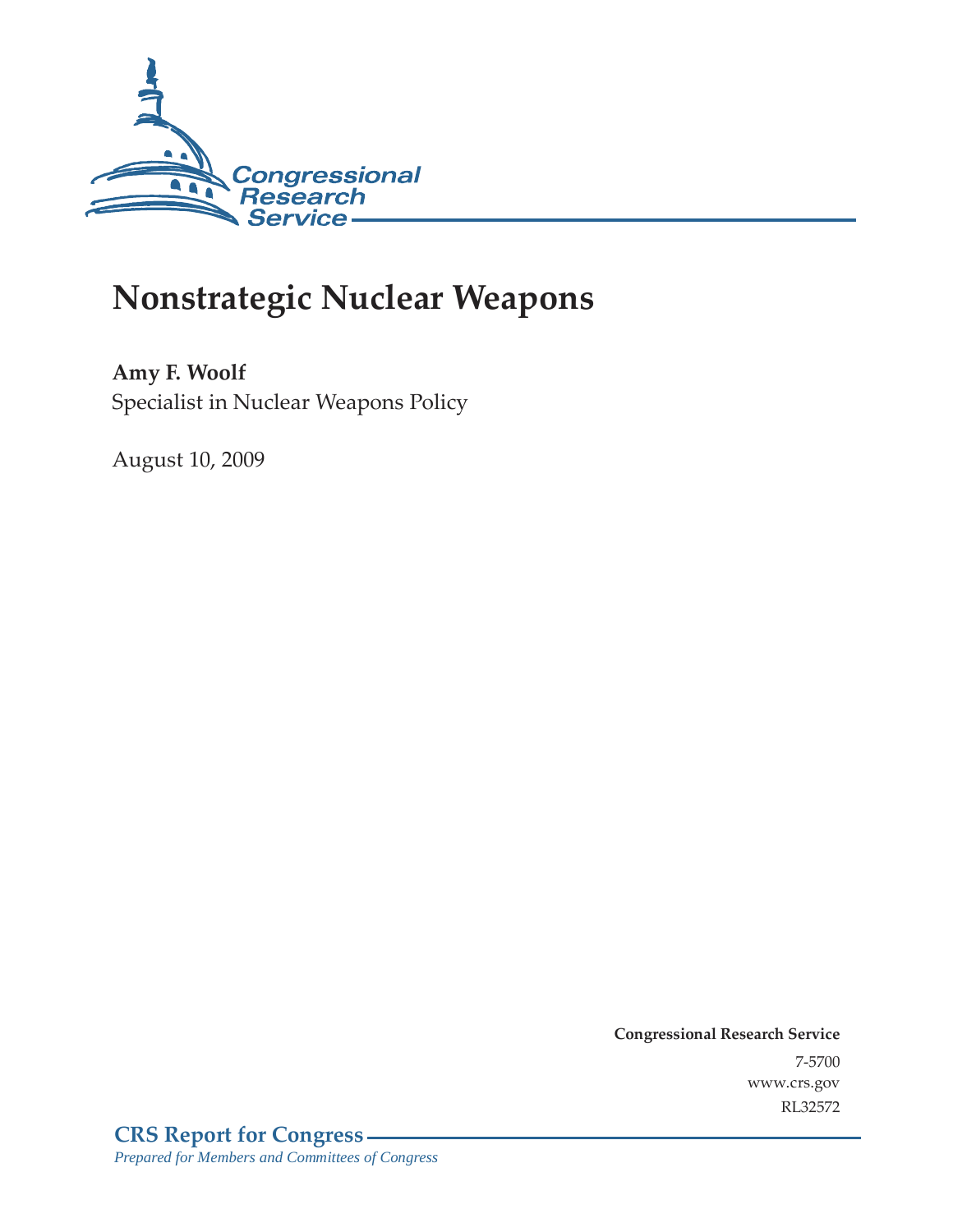# **Summary**

During the Cold War, the United States and Soviet Union both deployed thousands of "nonstrategic" nuclear weapons that were intended to be used in support of troops in the field during a conflict. These included nuclear mines; artillery; short, medium, and long-range ballistic missiles; cruise missiles; and gravity bombs. In contrast with the longer-range "strategic" nuclear weapons, these weapons had a lower profile in policy debates and arms control negotiations. At the end of the 1980s, before the demise of the Soviet Union, each nation still had thousands of these weapons deployed with their troops in the field, aboard naval vessels, and on aircraft.

In 1991, both the United States and Soviet Union announced that they would withdraw most and eliminate many of their nonstrategic nuclear weapons. The United States now retains approximately 1,100 nonstrategic nuclear weapons, with a few hundred deployed with aircraft in Europe and the remaining stored in the United States. Estimates vary, but experts believe Russia still has between 2,000 and 6,000 warheads for nonstrategic nuclear weapons in its arsenal. The Bush Administration it indicated that nuclear weapons remained essential to U.S. national security interests, but it did quietly redeploy and remove some of the nuclear weapons deployed in Europe. In addition, Russia has increased its reliance on nuclear weapons in its national security concept. Some analysts argue that Russia has backed away from its commitments from 1991 and may develop and deploy new types of nonstrategic nuclear weapons.

Analysts have identified a number of issues with the continued deployment of U.S. and Russian nonstrategic nuclear weapons. These include questions about the safety and security of Russia's weapons and the possibility that some might be lost, stolen, or sold to another nation or group; questions about the role of these weapons in U.S. and Russian security policy, and the likelihood that either nation might use these weapons in a regional contingency with a non-nuclear nation; questions about the role that these weapons play in NATO policy and whether there is a continuing need for the United States to deploy these weapons at bases overseas; and questions about the relationship between nonstrategic nuclear weapons and U.S. nonproliferation policy, particularly whether a U.S. policy that views these weapons as a militarily useful tool might encourage other nations to acquire their own nuclear weapons, or at least complicate U.S. policy to discourage such acquisition.

Some argue that these weapons do not create any problems and the United States should not alter its policy. Others, however, argue that the United States should reduce its reliance on these weapons and encourage Russia to do the same. Many have suggested that the United States and Russia expand efforts to cooperate on ensuring the safe and secure storage and elimination of these weapons, possibly by negotiating an arms control treaty that would limit these weapons and allow for increased transparency in monitoring their deployment and elimination. Others have suggested that any potential new U.S.-Russian arms control treaty count both strategic and nonstrategic nuclear weapons. This might encourage reductions or the elimination of these weapons. The 111<sup>th</sup> Congress may review some of these proposals.

This report will be updated as needed.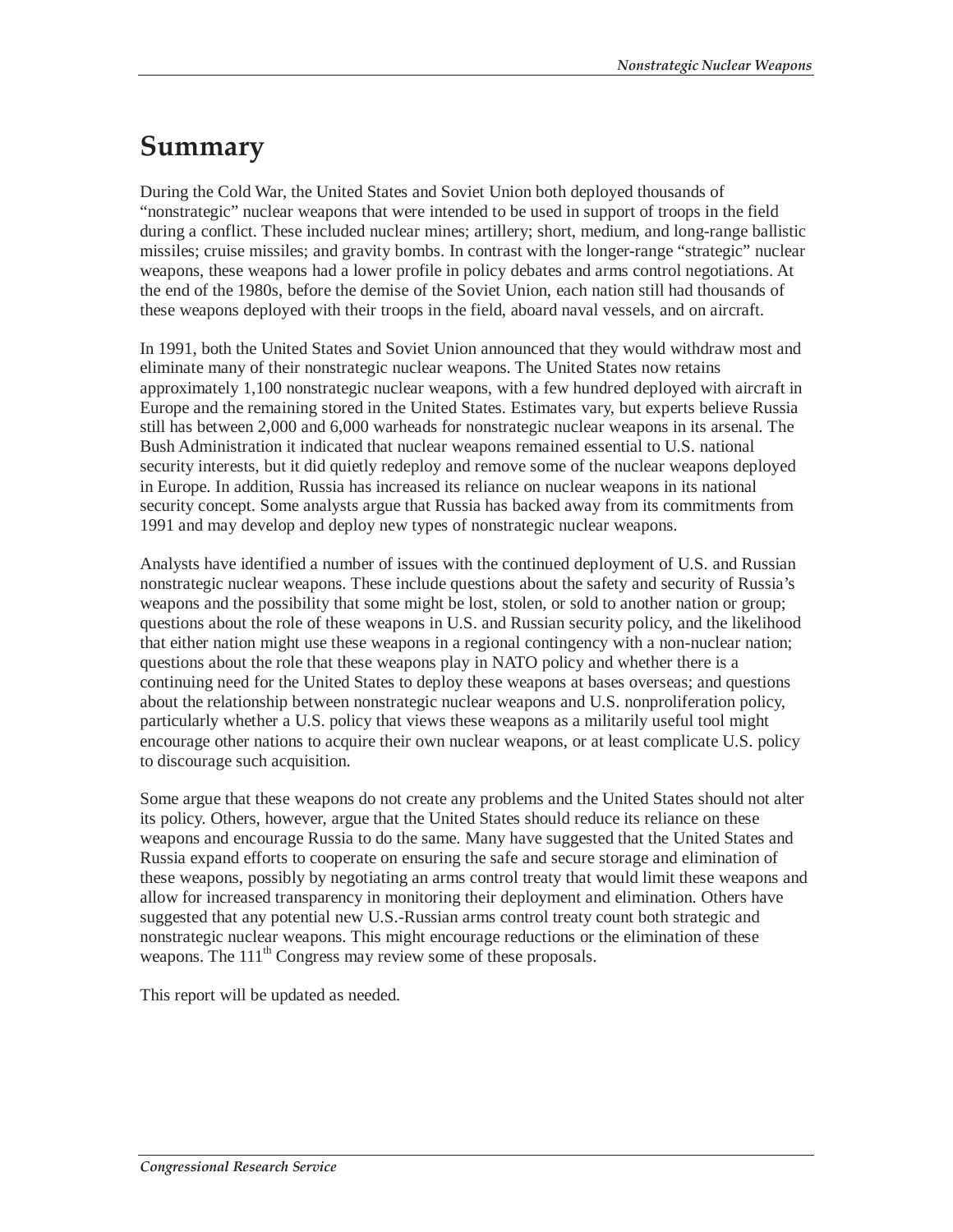# **Contents**

| The Role of Nonstrategic Nuclear Weapons in Russia's National Security Policy  19 |  |
|-----------------------------------------------------------------------------------|--|
| The Role of Nonstrategic Nuclear Weapons in U.S. National Security Policy 20      |  |
| The Role of Nonstrategic Nuclear Weapons in NATO Policy and Alliance              |  |
|                                                                                   |  |
| The Relationship Between Nonstrategic Nuclear Weapons and U.S.                    |  |
|                                                                                   |  |
|                                                                                   |  |
|                                                                                   |  |
|                                                                                   |  |
|                                                                                   |  |

# Contacts

|--|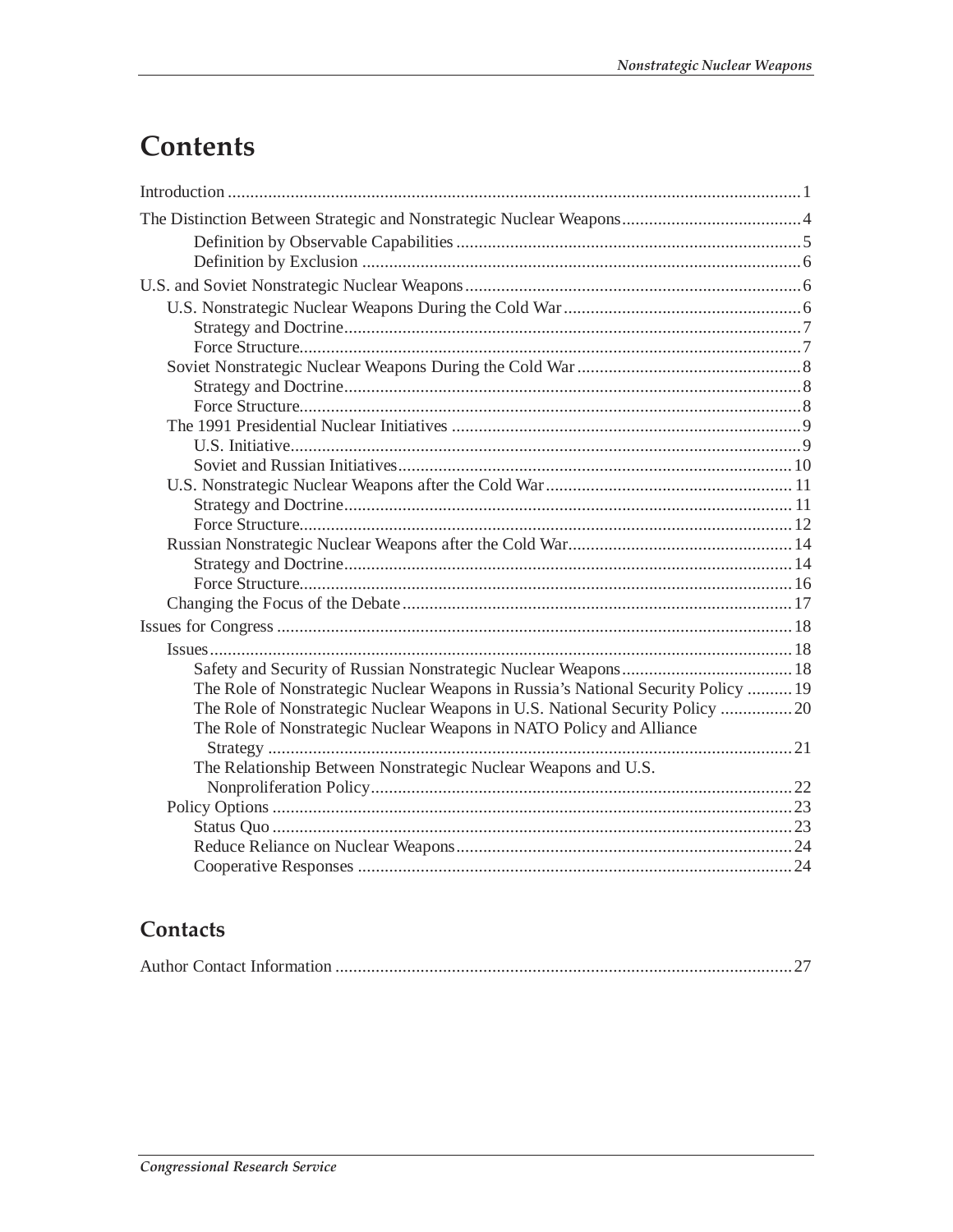# **Introduction**

During the Cold War, nuclear weapons were central to the U.S. strategy of deterring Soviet aggression against the United States and U.S. allies. Towards this end, the United States deployed a wide variety of systems that could carry nuclear warheads. These included nuclear mines; artillery; short, medium, and long range ballistic missiles; cruise missiles; and gravity bombs. The United States deployed these weapons with its troops in the field, aboard aircraft, on surface ships, on submarines, and in fixed, land-based launchers. The United States articulated a complex strategy, and developed detailed operational plans, that would guide the use of these weapons in the event of a conflict with the Soviet Union and its allies.

Most public discussions about U.S. and Soviet nuclear weapons—including discussions about perceived imbalances between the two nations' forces and discussions about the possible use of arms control measures to reduce the risk of nuclear war and limit or reduce the numbers of nuclear weapons—have focused on long-range, or strategic, nuclear weapons. These include long-range land-based intercontinental ballistic missiles (ICBMs), submarine-launched ballistic missiles (SLBMs), and heavy bombers that carry cruise missiles or gravity bombs. These were the weapons that the United States and Soviet Union deployed so that they could threaten destruction of central military, industrial, and leadership facilities in the other country—the weapons of global nuclear war. But both nations also deployed thousands of nuclear weapons outside their own territories with their troops in the field. These weapons usually had less explosive power and were deployed with launchers that would deliver them to shorter ranges than strategic nuclear weapons. They were intended for use by troops on the battlefield or within the theater of battle to achieve more limited, or tactical, objectives.

These "nonstrategic" nuclear weapons did not completely escape public discussion or arms control debates. Their profile rose in the early 1980s when U. S. plans to deploy new cruise missiles and intermediate-range ballistic missiles in Europe, as a part of NATO's nuclear strategy, ignited large public protests in many NATO nations. Their high profile returned later in the decade when the United States and Soviet Union signed the1987 Intermediate Range Nuclear Forces (INF) Treaty and eliminated medium and intermediate range ballistic and cruise missiles. Then, in 1991, President George Bush, and Soviet President Mikhail Gorbachev, each announced that they would withdraw from deployment most of their nonstrategic nuclear weapons and eliminate many of them.

These 1991 announcements, coming after the abortive coup in Moscow in July 1991, but months before the December1991 collapse of the Soviet Union, responded to growing concerns about the safety and security of Soviet nuclear weapons at a time of growing political and economic upheaval in that nation. It also allowed the United States to alter its forces in response to easing tensions and the changing international security environment. Consequently, for many in the general public, these initiatives appeared to address and *solve* the problems associated with nonstrategic nuclear weapons. Nevertheless, although the United States and Russia included these weapons in some of their arms control discussions, most of their arms control efforts during the rest of that decade focused on implementing the 1991 Strategic Arms Reduction Treaty (START) and negotiating deeper reductions in strategic nuclear weapons.

The lack of public attention did not, however, reflect a total absence of questions or concerns about nonstrategic nuclear weapons. In 1997, President Clinton and Russia's President Boris Yeltsin signed a framework agreement that stated they would address measures related to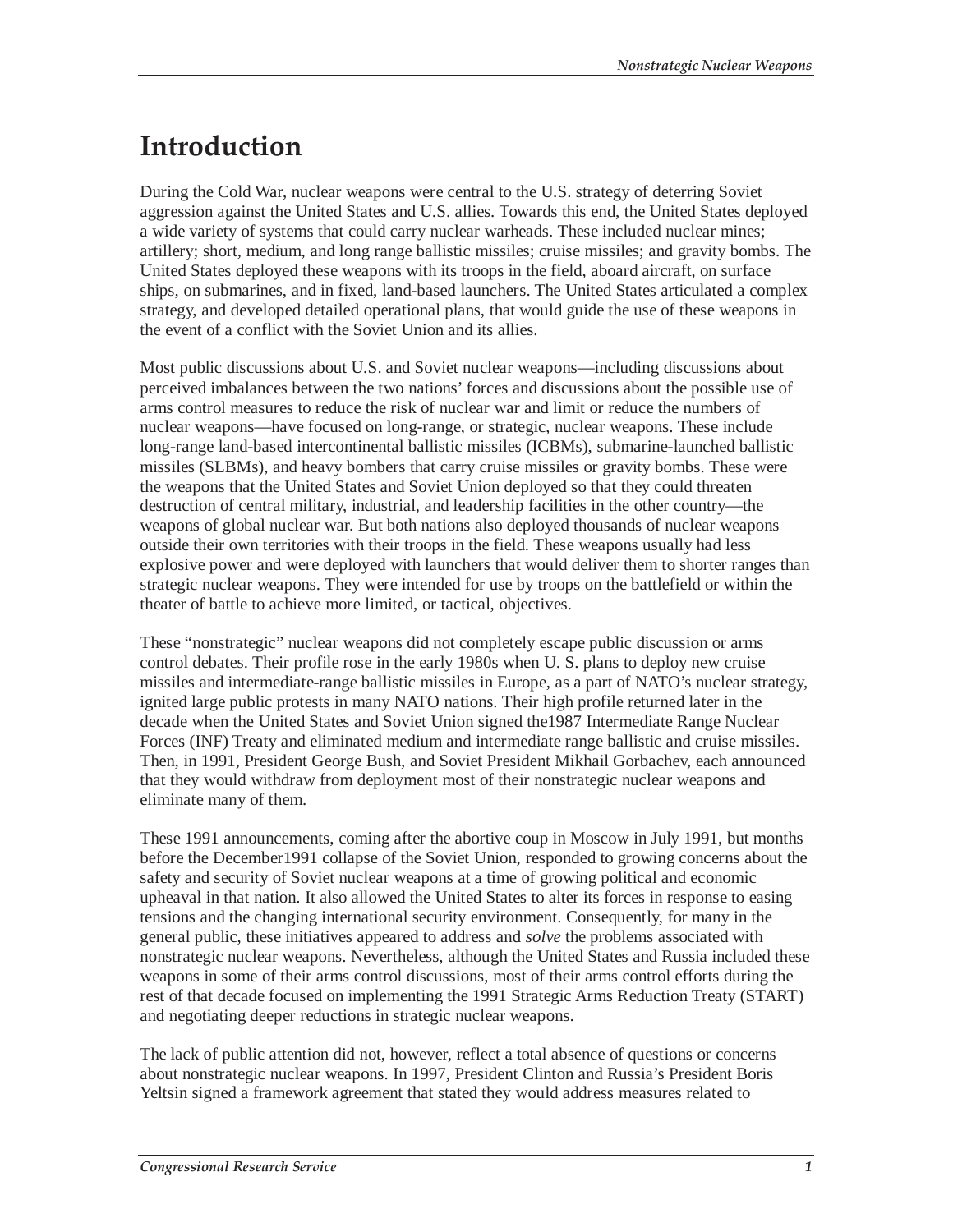nonstrategic nuclear weapons in a potential START III Treaty. Further, during the 1990s, outside analysts, officials in the U.S. government, and many Members of Congress raised continuing questions about the safety and security of Russia's remaining nonstrategic nuclear weapons. Congress also sought a more detailed accounting of Russia's weapons in legislation passed in the late 1990s. Analysts have also questioned the role that these weapons might play in Russia's evolving national security strategy, the rationale for their continued deployment in the U.S. nuclear arsenal, and their relationship to U.S. nuclear nonproliferation policy. The terrorist attacks of September 11, 2001 also reminded people of the catastrophic consequences that might ensue if terrorists were to acquire and use nuclear weapons, with continuing attention focused on the potentially insecure stock of Russian nonstrategic nuclear weapons. Many analysts outside government have argued that the United States and Russia should pursue a formal arms control treaty, possibly including other nuclear weapons states, to reduce and eliminate these weapons.

These weapons have returned to the public eye in recent years. In early 2007, Russia threatened to withdraw from the INF Treaty in response to U.S. plans to deploy a ballistic missile defense radar in the Czech republic and interceptor missiles in Poland.<sup>1</sup> Some analysts speculated that the Russian desire for relief from the INF Treaty had as much to do with its growing interest in deploying a new generation of medium-range missiles as it did with the U.S. missile defense plans. Some even suggested that the international community explore the possible extension of the INF Treaty to other nations, to address Russia's growing concerns with emerging missile programs.<sup>2</sup>

The Bush Administration did not adopt an explicit policy of reducing or eliminating nonstrategic nuclear weapons. When it announced the results of its nuclear posture review in early 2002, it did not outline any changes to the U.S. deployment of nonstrategic nuclear weapons at bases in Europe; it stated that NATO would address the future of those weapons. It also did not discuss these weapons with Russia during arms control negotiations in 2002. Instead, the Strategic Offensive Reductions Treaty (Moscow Treaty) signed in May 2003 limits only the number of operationally deployed warheads on strategic nuclear weapons. Reports indicate, however, that the United States has redeployed and withdrawn some of its nonstrategic nuclear weapons from bases in Greece, Germany, and the United Kingdom.<sup>3</sup>

Further, after the NPR, the Bush Administration sought funding for a study to determine whether the United States could modify an existing nuclear weapon to improve its capability as a "robust nuclear earth penetrator"—a weapon that could attack and destroy hardened and deeply buried targets. The Bush Administration argued that such a weapon would enhance the U.S. nuclear deterrent and improve U.S. security by improving the U.S. ability to hold at risk key assets of emerging adversaries. However, in the face of strong congressional opposition, the Administration reportedly withdrew its request for funding during the FY2006 authorization and appropriations process.

Many analysts outside government, and some Members of Congress, argued that the Bush Administration's policies not only ignored the potential risks from Russia's nonstrategic nuclear

<sup>1</sup> Finn, Peter. "Anti-missile Plan by U.S. Strains Ties with Russia." *Washington Post*, February 21, 2007.

<sup>2</sup> Ryan, Kevin. "Expand or Scrap Missile Ban." *Los Angeles Times*, October 16, 2007.

<sup>&</sup>lt;sup>3</sup> Kristensen, Hans. U.S. Nuclear Weapons Withdrawn from the United Kingdom. Federation of American Scientists, Strategic Security Blog. June 26, 2008. http://www.fas.org/blog/ssp/2008/06/us-nuclear-weapons-withdrawn-from-theunited-kingdom.php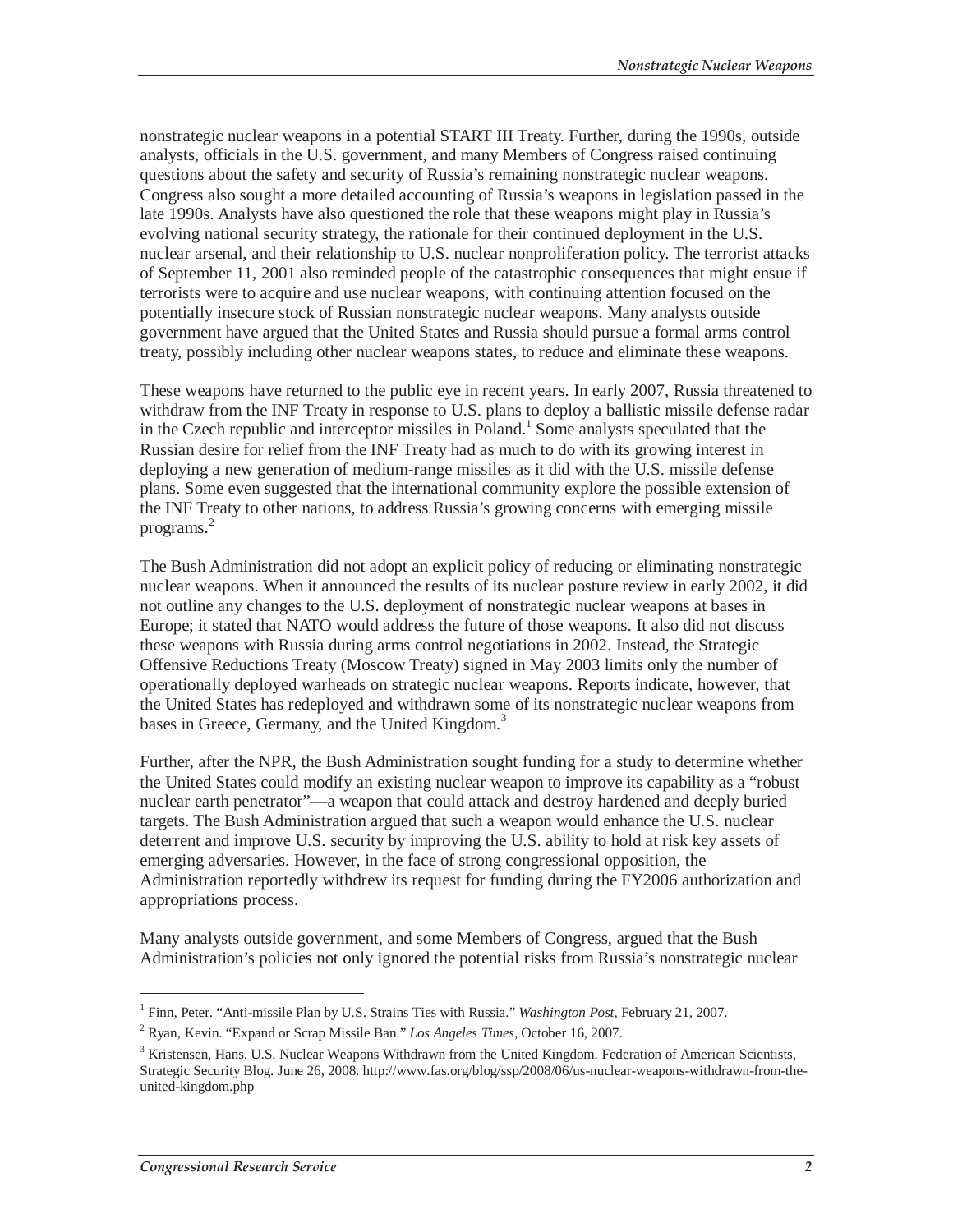weapons, but could also "ignite a new arms race" by raising the perceived utility of nuclear weapons. This report will review the debate over the implications of the Bush Administration's policy in a later section. It is worth noting at this point, however, that this policy represented a stark reversal from trends and debates during the late 1990s. At that time, debates in the nuclear weapons policy community focused on whether the United States should retain its relatively small arsenal of nonstrategic nuclear weapons (when compared with the size of the Russia arsenal) or offer to reduce those weapons as a part of an effort to reduce and secure the remaining Russian arsenal.

The Bush Administration initially quieted discussions about nonstrategic nuclear weapons arms control and, instead, began to consider how the United States could maintain or enhance its own stockpile of these weapons while discouraging the acquisition of nuclear weapons by other nations. In the past few years, however, in response to debates about the role that U.S. nuclear weapons might play in deterring or defeating nations armed with weapons of mass destruction, and in response to requests for funding for studies on new nuclear weapons, Congress has begun to review and debate the Administration's plans for U.S. nuclear weapons. These debates have not focused on the difference between strategic and nonstrategic nuclear weapons or on the particular concerns that have been raised about nonstrategic nuclear weapons in the past decade. Instead, they have explored, in greater detail, Administration requests for funding for research into new types of nuclear weapons.

In addition, Congress has remained concerned about the potential risks associated with Russia's continuing deployment of nonstrategic nuclear weapons. The FY2006 Defense Authorization Act (P.L. 109-163) contained two provisions that called for further study on these weapons. Section 1212 mandated that the Secretary of Defense submit a report that would determine whether increased transparency and further reductions in U.S. and Russian nonstrategic nuclear weapons are in the U.S. national security interest; Section 3115 called on the Secretary of Energy to submit a report on what steps the United States might take to bring about progress in improving the accounting for and security of Russia's nonstrategic nuclear weapons. Further, H.R. 5017, a Bill to ensure implementation of the 9/11 Commission Report recommendations, included a provision (Sec. 334) that called on the Secretary of Defense to submit a report that detailed U.S. efforts to encourage Russia to provide a detailed accounting of its force of nonstrategic nuclear weapons. It also authorized \$5 million for the U.S. to assist Russia in completing an inventory of these weapons. The  $109<sup>th</sup>$  Congress did not address this bill or its components in any detail. In the  $110<sup>th</sup>$ Congress, H.R. 1 sought to ensure the implementation of the 9/11 Commission Report recommendations. However, in its final form (P.L. 110-53), it did not include any references to Russia's nonstrategic nuclear weapons.

As a part of this renewed interest in the role of nuclear weapons, Congress established, in the FY2008 Defense Authorization Bill (P.L. 110-181 Sec. 1062), a Congressional Commission on the Strategic Posture of the United States. It also mandated (P.L. 110-181, Sec. 1070) that the next Administration conduct a new Nuclear Posture Review (NPR). The Congressional Commission, which issued its report in April 2009, briefly addressed the role of nonstrategic nuclear weapons in U.S. national security strategy and noted concerns about the imbalance in the numbers of U.S. and Russian nonstrategic nuclear weapons.<sup>4</sup> The NPR is due to be completed in early 2010, and is

<sup>4</sup> William J. Perry, Chairman and James R. Schlesinger, Vice Chairman, *America's Strategic Posture*, The Final Report of the Congressional Commission on the Strategic Posture of the United States, Washington, D.C., April 2009, p. 21. http://www.usip.org/files/America's\_Strategic\_Posture\_Auth\_Ed.pdf.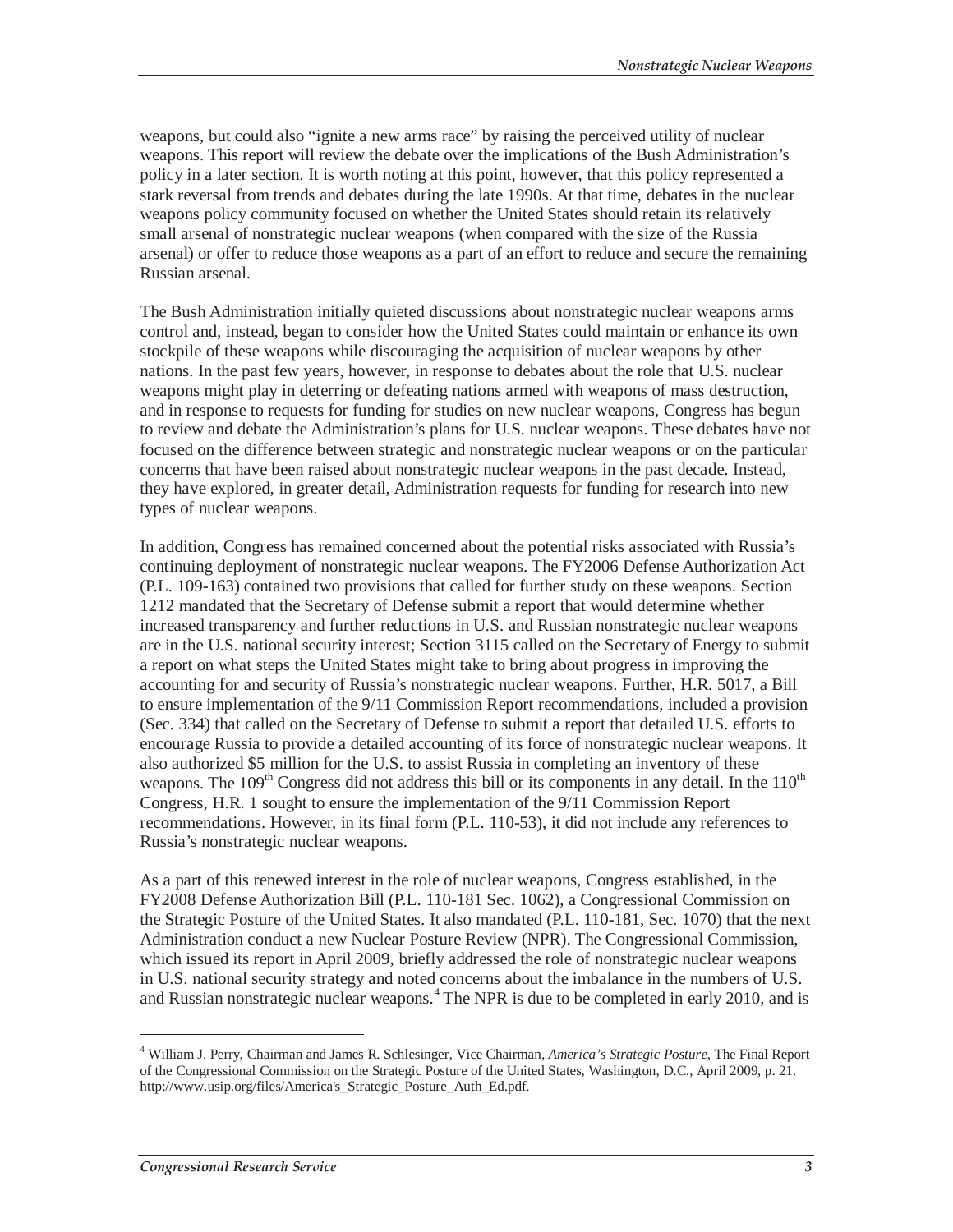also likely to address U.S. nonstrategic nuclear weapons. As the United States studies possible changes to its nuclear force structure that might include the deployment of new nuclear weapons, nonstrategic nuclear weapons may again rise to a higher profile. Congress might then pursue a broader debate about nonstrategic nuclear weapons and consider further measures to either broaden or narrow the role of these weapons in U.S. national security policy.

This report provides basic information about U.S. and Russian nonstrategic nuclear weapons. It begins with a brief discussion of the differences between strategic and nonstrategic nuclear weapons. It then provides some historical background, describing the numbers and types of nonstrategic nuclear weapons deployed by both nations during the Cold War and in the past decade; the policies that guided the deployment and prospective use of these weapons; and the measures that the two sides have taken to reduce, eliminate, and, more recently, augment their forces. The report reviews the issues that have been raised with regards to U.S. and Russian nonstrategic nuclear weapons, essentially identifying the "problems" many associate with the continued deployment of these weapons. It concludes with a review of policy options, or "solutions" for the preceding problems, that might be explored by Congress, the United States, Russia, and other nations.

# **The Distinction Between Strategic and Nonstrategic Nuclear Weapons**

The distinction between strategic and nonstrategic (also known as tactical) nuclear weapons reflects the military definitions of, on the one hand, a strategic mission and, on the other hand, the tactical use of nuclear weapons. According to the Department of Defense Dictionary of Military Terms,<sup>5</sup> a strategic mission is:

Directed against one or more of a selected series of enemy targets with the purpose of progressive destruction and disintegration of the enemy's warmaking capacity and will to make war. Targets include key manufacturing systems, sources of raw material, critical material, stockpiles, power systems, transportation systems, communication facilities, and other such target systems. As opposed to tactical operations, strategic operations are designed to have a long-range rather than immediate effect on the enemy and its military forces.

In contrast, the tactical use of nuclear weapons is defined as "the use of nuclear weapons by land, sea, or air forces against opposing forces, supporting installations or facilities, in support of operations that contribute to the accomplishment of a military mission of limited scope, or in support of the military commander's scheme of maneuver, usually limited to the area of military operations."

 $<sup>5</sup>$  This dictionary, and these definitions can be found on the DOD website at http://www.dtic.mil/doctrine/jel/doddict/</sup> index.html.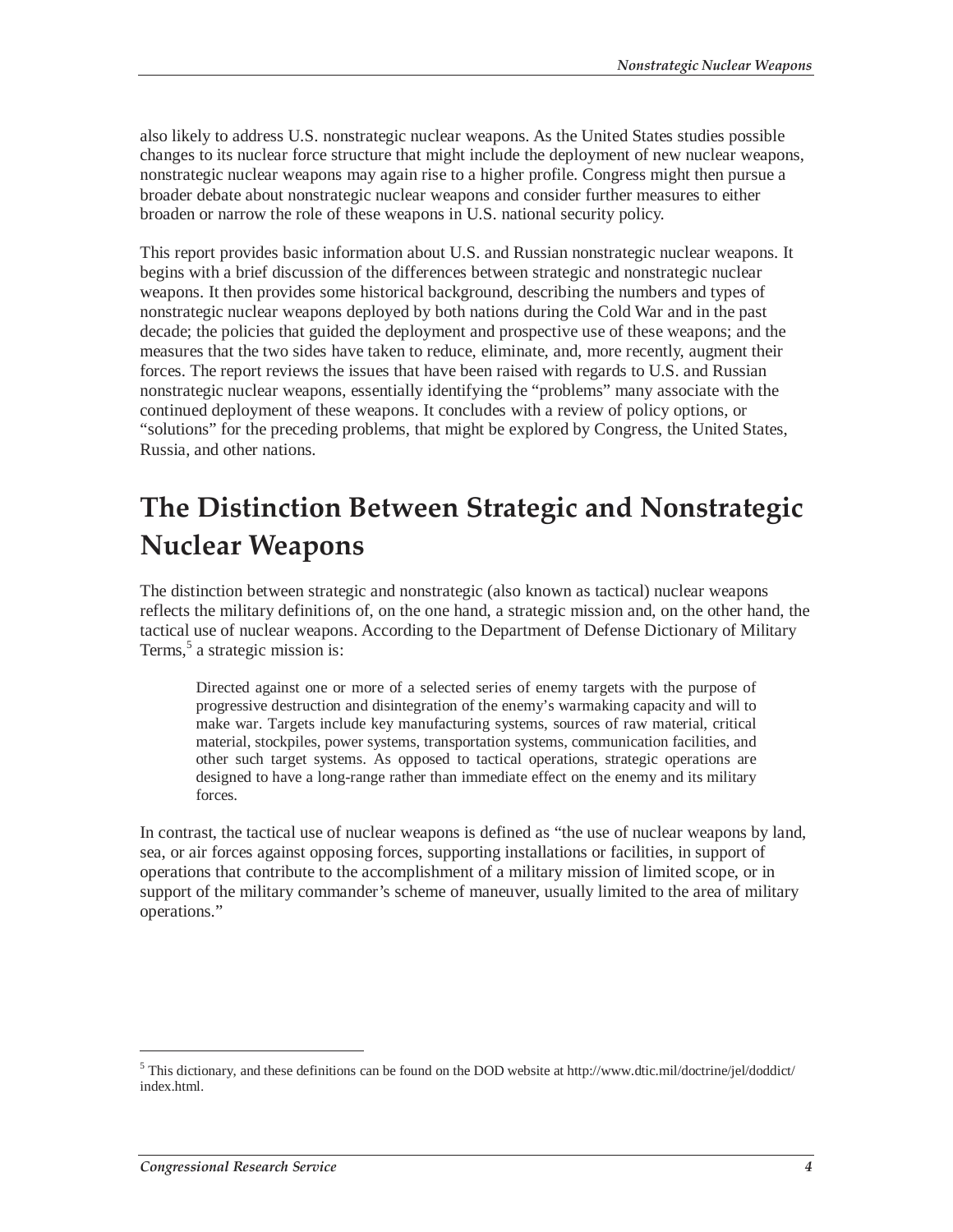# **Definition by Observable Capabilities**

During the Cold War, it was relatively easy to distinguish between strategic and nonstrategic nuclear weapons because each type had different capabilities that were better suited to the different missions.

## *Definition by Range of Delivery Vehicles*

The long-range missiles and heavy bombers deployed on U.S. territory and missiles deployed in ballistic missile submarines had the range and destructive power to attack and destroy military, industrial, and leadership targets central to the Soviet Union's ability to prosecute the war. At the same time, with their large warheads and relatively limited accuracies (at least during the earlier years of the Cold War), these weapons were not suited for attacks associated with tactical or battlefield operations. Nonstrategic nuclear weapons, in contrast, were not suited for strategic missions because they lacked the range to reach targets inside the Soviet Union (or, for Soviet weapons, targets inside the United States). But, because they were often small enough to be deployed with troops in the field or at forward bases, the United States and Soviet Union could have used them to attack targets in the theater of the conflict, or on the battlefield itself, to support more limited military missions.

Even during the Cold War, however, the United States and Russia deployed nuclear weapons that defied the standard understanding of the difference between strategic and nonstrategic nuclear weapons. For example, both nations considered weapons based on their own territories that could deliver warheads to the territory of the other nation to be "strategic" because they had the range needed to reach targets inside the other nation's territory. But some early Soviet submarinelaunched ballistic missiles had relatively short (i.e., 500 mile) ranges, and the submarines patrolled close to U.S. shores to ensure that the weapons could reach their strategic targets. Conversely, in the 1980s the United States considered sea-launched cruise missiles (SLCMs) deployed on submarines or surface ships to be nonstrategic nuclear weapons. But, if these vessels were deployed close to Soviet borders, these weapons could have destroyed many of the same targets as U.S. strategic nuclear weapons. Similarly, U.S. intermediate-range missiles that were deployed in Europe, which were considered nonstrategic by the United States, could reach central, strategic targets in the Soviet Union.

Furthermore, some weapons that had the range to reach "strategic" targets on the territory of the other nations could also deliver tactical nuclear weapons in support of battlefield or tactical operations. Soviet bombers could be equipped with nuclear-armed anti-ship missiles; U.S. bombers could also carry anti-ship weapons and nuclear mines. Hence, the range of the delivery vehicle does not always correlate with the types of targets or objectives associated with the warhead carried on that system. This relationship between range and mission has become even more clouded since the end of the Cold War because the United States and Russia have retired many of the shorter and medium-range delivery systems considered to be nonstrategic nuclear weapons. Further, both nations may develop the capability to use their longer-range "strategic" systems to deliver warheads to a full range of strategic and tactical targets, even if longstanding traditions and arms control definitions weigh against this change.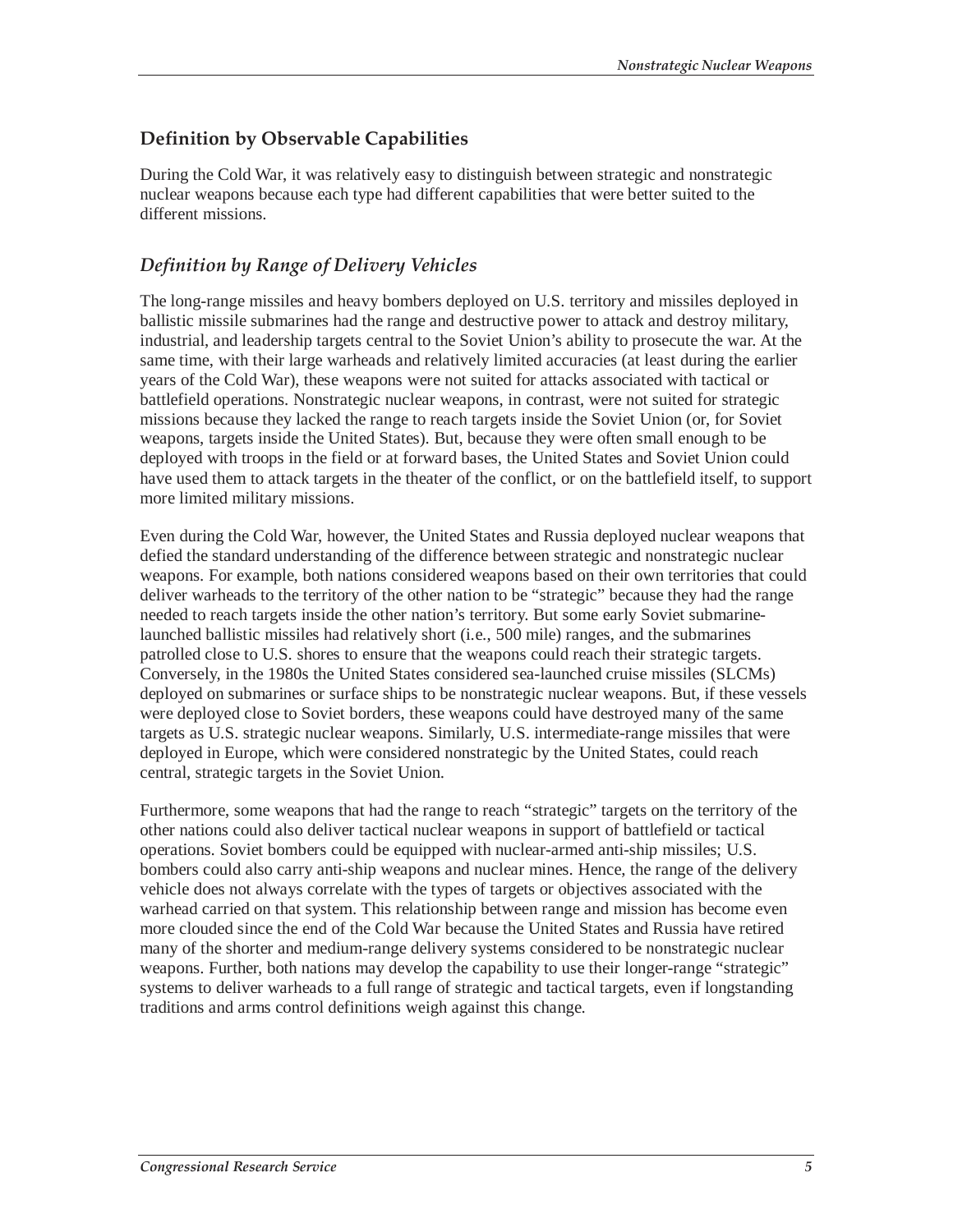# *Definition by Yield of Warheads*

During the Cold War, the longer-range strategic delivery vehicles also tended to carry warheads with greater yields, or destructive power, than nonstrategic nuclear weapons. Smaller warheads were better suited to nonstrategic weapons because they sought to achieve more limited, discrete objectives on the battlefield than did the larger, strategic nuclear weapons. But this distinction has also dissolved in more modern systems. Many U.S. and Russian heavy bombers can carry weapons of lower yields, and, as accuracies improved for bombs and missiles, warheads with lower yields could achieve the same expected level of destruction that had required larger warheads in early generations of strategic weapons systems.

# **Definition by Exclusion**

The observable capabilities that allowed analysts to distinguish between strategic and nonstrategic nuclear weapons during the Cold War have not always been precise, and may not prove to be relevant or appropriate in the future. On the other hand, the "strategic" weapons identified by these capabilities—ICBMs, SLBMs, and heavy bombers—are the only systems covered by the limits in strategic offensive arms control agreements—the SALT agreements signed in the 1970s, the START agreements signed in the 1990s, and the Moscow Treaty signed in 2002. Consequently, an "easy" dividing line is one that would consider all weapons *not* covered by strategic arms control treaties as nonstrategic nuclear weapons. This report takes this approach when reviewing the history of U.S. and Soviet/Russian nonstrategic nuclear weapons, and in some cases when discussing remaining stocks of nonstrategic nuclear weapons.

This definition will not, however, prove sufficient when discussing current and future issues associated with these weapons. Since the early 1990s, the United States and Russia have withdrawn from deployment most of their nonstrategic nuclear weapons and eliminated many of the shorter and medium-range launchers for these weapons (these changes are discussed in more detail below). Nevertheless, both nations maintain roles for these weapons in their national security strategies. Russia has enunciated a national security strategy that allows for the possible use of nuclear weapons in regional contingencies and conflicts near the periphery of Russia. The Bush Administration also stated that the United States would maintain those capabilities in its nuclear arsenal because it might need counter the capabilities of potential adversaries. The Bush Administration did not, however, identify whether these capabilities would be resident on strategic or nonstrategic nuclear weapons. That distinction will reflect the nature of the target, not the yield or delivery vehicle of the attacking warhead.

# **U.S. and Soviet Nonstrategic Nuclear Weapons**

# **U.S. Nonstrategic Nuclear Weapons During the Cold War**

Throughout the Cold War, the United States deployed thousands of shorter-range nuclear weapons with U.S. forces based in Europe, Japan, and South Korea and on ships around the world. The United States maintained these deployments to *extend* deterrence and to defend its allies in Europe and Asia. Not only did the presence of these weapons (and the presence of U.S. forces, in general) increase the likelihood that the United States would come to the defense of its allies if they were attacked, the weapons also could have been used on the battlefield to slow or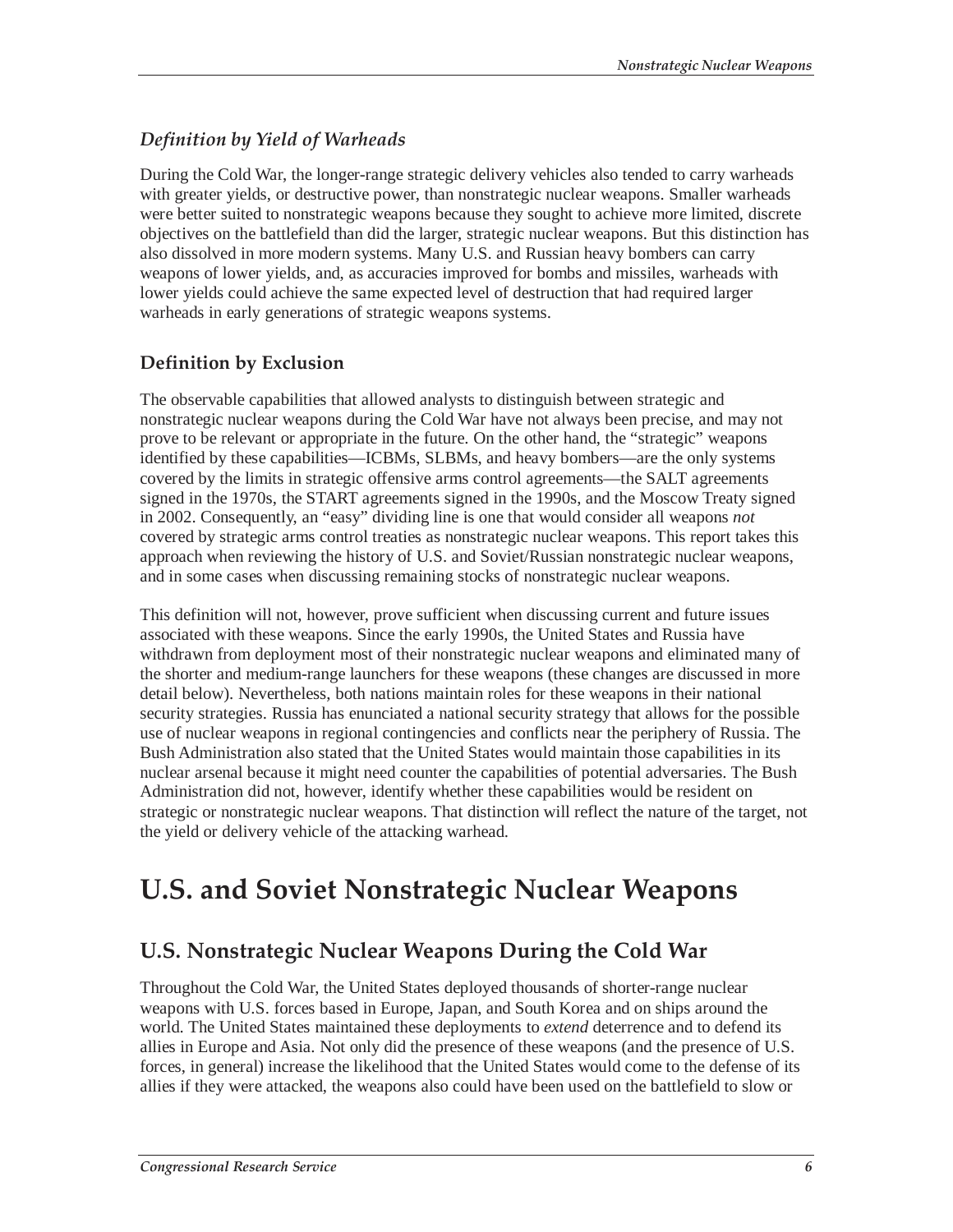stop the advance of the adversaries' conventional forces. The weapons in Asia also contributed to U.S. efforts to defend its allies there from potential threats from China and North Korea.

### **Strategy and Doctrine**

In most cases, these weapons were deployed to defend U.S. allies against aggression by the Soviet Union and its Warsaw Pact allies, but it did not rule out their possible use in contingencies with other adversaries. In Europe, these weapons were a part of NATO's strategy of "flexible response." Under this strategy, NATO did not insist that it would respond to any type of attack with nuclear weapons, but it maintained the capability to do so and to control escalation if nuclear weapons were used. This approach was intended to convince the Soviet Union and Warsaw Pact that any conflict, even one that began with conventional weapons, could result in nuclear retaliation.<sup>6</sup> As the Cold War drew to a close, NATO acknowledged that it would no longer maintain nuclear weapons to deter or defeat a conventional attack from the Soviet Union and Warsaw Pact because "the threat of a simultaneous, full-scale attack on all of NATO's European fronts has effectively been removed."<sup>7</sup> But NATO documents indicated that these weapons would still play an important political role in NATO's strategy by ensuring "uncertainty in the mind of any potential aggressor about the nature of the Allies' response to military aggression.<sup>8</sup>

#### **Force Structure**

Throughout the Cold War, the United States often altered the size and structure of its nonstrategic nuclear forces in response to changing capabilities and changing threat assessments. These weapons were deployed at U.S. bases in Asia, and at bases on the territories of several of the NATO allies, contributing to NATO's sense of shared responsibility for the weapons. The United States began to reduce these forces in the late 1970s, with the numbers of operational nonstrategic nuclear warheads declining from more than 7,000 in the mid-1970s to below 6,000 in the 1980s, to fewer than  $1,000$  by the middle of the 1990s. $9$  These reductions occurred, for the most part, because U.S. and NATO officials believed they could maintain deterrence with fewer, but more modern, weapons. For example, when the NATO allies agreed in 1970 that the United States should deploy new intermediate range nuclear weapons in Europe, they decided to remove 1,000 older nuclear weapons from Europe. And in 1983, in the Montebello Decision, when the NATO defense ministers approved additional weapons modernization plans, they also called for a further reduction of  $1,400$  nonstrategic nuclear weapons.<sup>10</sup>

These modernization programs continued through the 1980s. In his 1988 Annual Report to Congress, Secretary of Defense Caspar Weinberger noted that the United States was completing

<sup>&</sup>lt;sup>6</sup> "The United States retains substantial nuclear capabilities in Europe to counter Warsaw Pact conventional superiority and to serve as a link to U.S. strategic nuclear forces." *National Security Strategy of the United States*, White House, January 1988, p. 16.

<sup>&</sup>lt;sup>7</sup> North Atlantic Treaty Organization, "The Alliance's Strategic Concept," NATO Office of Information and Press, Brussels, Belgium, 1991, para. 8.

<sup>8</sup> Ibid, para. 55.

<sup>9</sup> *Toward a Nuclear Peace: The Future of Nuclear Weapons in U.S. Foreign and Defense Policy*, Report of the CSIS Nuclear Strategy Study Group, Center for Strategic and International Studies, 1993. p. 27.

<sup>&</sup>lt;sup>10</sup> The text of the Montebello decision can be found in Larson, Jeffrey A. and Kurt J. Klingenberger, editors. *Controlling Non-Strategic Nuclear Weapons. Obstacles and Opportunities*, United States Air Force, Institute for National Security Studies, July 2001. pp. 265-266.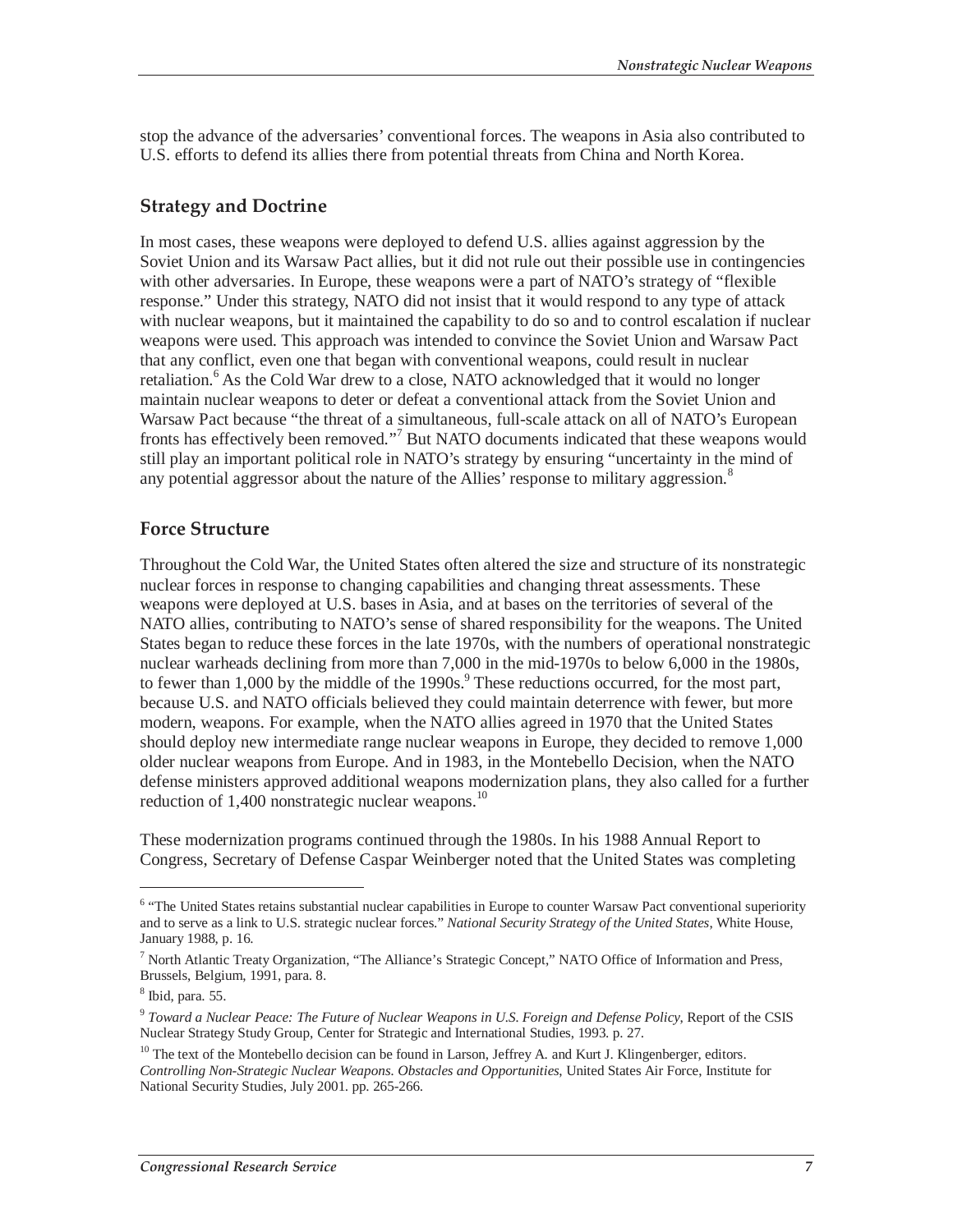the deployment of Pershing II intermediate-range ballistic missiles and ground-launched cruise missiles in Europe; modernizing two types of nuclear artillery shells; upgrading the Lance shortrange ballistic missile; continuing production of the nuclear-armed version of the Tomahawk sealaunches cruise missile; and developing a new nuclear depth/strike bomb for U.S. naval forces.<sup>11</sup> However, by the end of that decade, as the Warsaw Pact dissolved, the United States had canceled or scaled back all planned modernization programs. In 1987, it also signed the Intermediate-Range Nuclear Forces (INF) Treaty, which eliminated all U.S. and Soviet ground-launched shorter and intermediate-range ballistic and cruise missiles. $12$ 

# **Soviet Nonstrategic Nuclear Weapons During the Cold War**

### **Strategy and Doctrine**

During the Cold War, the Soviet Union also considered nuclear weapons to be instrumental to its military strategy.<sup>13</sup> Although the Soviet Union had pledged that it would not be the first to use nuclear weapons, most Western observers doubted that it would actually observe this pledge in a conflict. Instead, analysts argue that the Soviet Union had integrated nuclear weapons into its warfighting plans to a much greater degree than the United States. Soviet analysts stressed that these weapons would be useful for both surprise attack and preemptive attack. According to one Russian analyst, the Soviet Union would have used nonstrategic nuclear weapons to conduct strategic operations in the theater of war and to reinforce conventional units in large scale land and sea operations.<sup>14</sup> This would have helped the Soviet Union achieve success in these theaters of war and would have diverted forces of the enemy from Soviet territory.

The Soviet Union reportedly began to reduce its emphasis on nuclear warfighting strategies in the mid-1980s, under Soviet President Mikhail Gorbachev. He reportedly believed that the use of nuclear weapons would be catastrophic. Nevertheless, they remained a key tool of deterring and fighting a large-scale conflict with the United States and NATO.

#### **Force Structure**

-

The Soviet Union produced and deployed a wide range of delivery vehicles for nonstrategic nuclear weapons. At different times during the period, it deployed "suitcase bombs," nuclear mines, shells for artillery, short-, medium, and intermediate ballistic missiles, short-range airdelivered missiles, and gravity bombs. The Soviet Union deployed these weapons at nearly 600 bases, with some located in Warsaw Pact nations in Eastern Europe, some in the non-Russian republics on the western and southern perimeter of the nation and throughout Russia. Estimates vary, but many analysts believe that, in 1991, the Soviet Union had more than 20,000 of these

<sup>&</sup>lt;sup>11</sup> Secretary of Defense Caspar Weinberger, *Annual Report to the Congress, Fiscal Year 1988*, January 1987, pp. 217-218.

<sup>&</sup>lt;sup>12</sup> For a description of the terms and implications of this Treaty see, CRS Report RL30033, Arms Control and *Disarmament Activities: A Catalog of Recent Events*, by Amy F. Woolf, coordinator.

<sup>13</sup> For a more detailed review of Soviet and Russian nuclear strategy see CRS Report 97-586, *Russia's Nuclear Forces: Doctrine and Force Structure Issues*, by Amy F. Woolf and Kara Wilson (Out of print. For copies, contact Amy Woolf at 202-707-2379.)

<sup>&</sup>lt;sup>14</sup> Ivan Safranchuk, "Tactical Nuclear Weapons in the Modern World: A Russian Perspective," in Alexander, Brian and Alistair Millar, editors, *Tactical Nuclear Weapons* (Washington D.C.: Brassey's Inc., 2003), p. 53.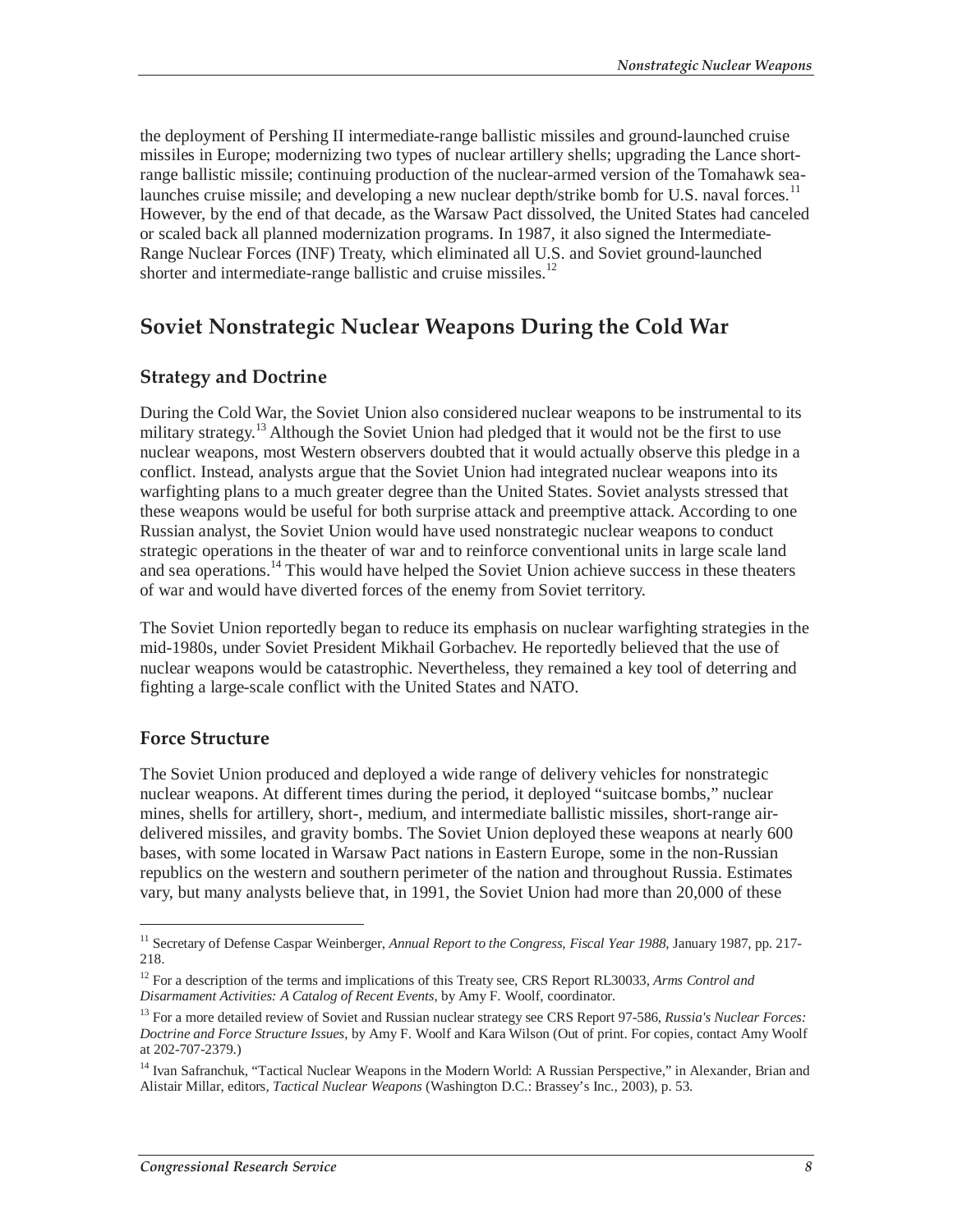weapons. The numbers may have been higher, in the range of 25,000 weapons in earlier years, before the collapse of the Warsaw Pact.<sup>15</sup>

# **The 1991 Presidential Nuclear Initiatives**

In September and October 1991, U.S. President George H.W. Bush and Soviet President Mikhail Gorbachev sharply altered their nations deployments of nonstrategic nuclear weapons.<sup>16</sup> Each announced unilateral, but reciprocal initiatives that marked the end of many elements of their Cold War nuclear arsenals.

## **U.S. Initiative**

-

On September 27, 1991, U.S. President George H.W. Bush announced that the United States would withdraw all land-based tactical nuclear weapons (those that could travel less than 300 miles) from overseas bases and all sea-based tactical nuclear weapons from U.S. surface ships, submarines, and naval aircraft.<sup>17</sup> Under these measures the United States began dismantling approximately 2,150 warheads from the land-based delivery systems, including 850 warheads for Lance missiles and 1,300 artillery shells. It also withdrew about 500 weapons normally deployed aboard surface ships and submarines, and planned to eliminate around  $900 B - 57$  depth bombs,<sup>18</sup> which had been deployed on land and at sea, and the weapons for land-based naval aircraft.<sup>19</sup> Furthermore, in late 1991, NATO decided to reduce by about half the number of weapons for nuclear-capable aircraft based in Europe, which led to the withdrawal of an additional 700 U.S. air-delivered nuclear weapons.

The United States implemented these measures very quickly. Nonstrategic nuclear weapons were removed from bases in Korea by the end of 1991 and Europe by mid-1992. The Navy had withdrawn nuclear weapons from its surface ships, submarines, and forward bases by the mid-1992.<sup>20</sup> The warhead dismantlement process has moved more slowly, taking most of the 1990s to complete for some weapons, and with some work still to be done on others, but this is due to the limits on capacity at the Pantex Plant in Texas, where the work is done.

The first Bush Administration decided to withdraw these weapons for several reasons. First, the threat the weapons were to deter—Soviet and Warsaw Pact attacks in Europe—had diminished with the collapse of the Warsaw Pact in 1989. Further, the military utility of the land-based weapons had declined as the Soviet Union pulled its forces eastward, beyond the range of these

<sup>&</sup>lt;sup>15</sup> Joshua Handler, "The 1991-1992 PNIs and the Elimination, Storage and Security of Tactical Nuclear Weapons," in Alexander, Brian and Alistair Millar, editors, *Tactical Nuclear Weapons* (Washington D.C.: Brassey's Inc., 2003), p. 31.

<sup>&</sup>lt;sup>16</sup> The speeches outlining these initiatives can be found in Larson, Jeffrey A. and Kurt J. Klingenberger, editors, *Controlling Non-Strategic Nuclear Weapons. Obstacles and Opportunities*, United States Air Force, Institute for National Security Studies, July 2001, pp 273-283.

<sup>&</sup>lt;sup>17</sup> President Bush also announced that he would remove from alert all U.S. strategic bombers and 450 Minuteman II ICBMs that were to be eliminated under the START Treaty. He also cancelled several modernization programs for strategic and non-strategic nuclear weapons.

<sup>18</sup> Joshua Handler, in Alexander and Millar, *Tactical Nuclear Weapons*, pp 21-22.

<sup>&</sup>lt;sup>19</sup> The United States maintained the capability to return sea-based nuclear weapons to aircraft carriers and submarines until this policy was changed through the Nuclear Posture Reviews of 1994 and 2001.

<sup>20</sup> Joshua Handler, in Alexander and Millar, *Tactical Nuclear Weapons*, p. 22.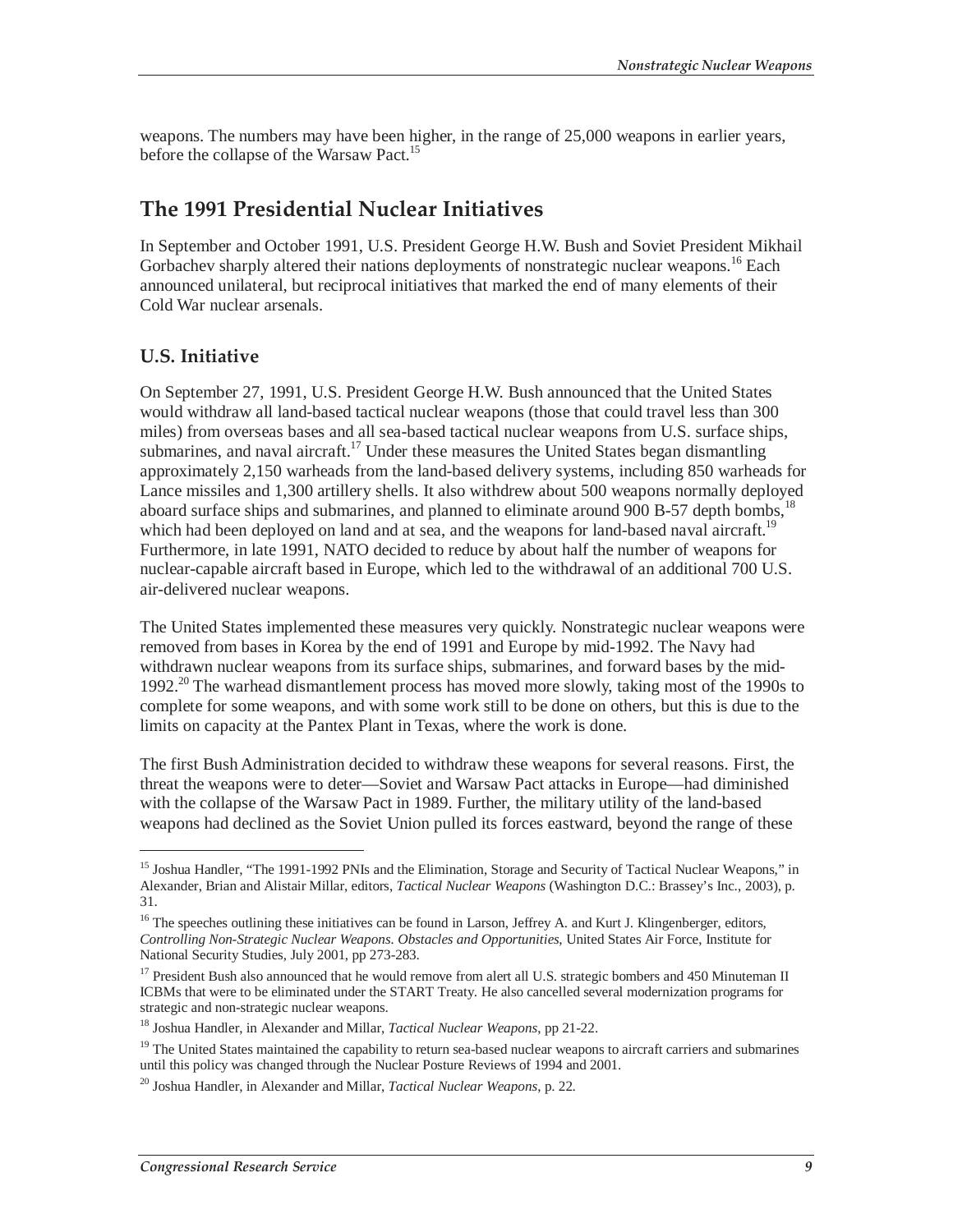weapons. The utility of the sea-based weapons had also declined as a result of changes in U.S. warfighting concepts that accompanied the end of the Cold War. Moreover, the withdrawal of the sea-based weapons helped ease a source of tensions between the United States and some allies, such as New Zealand and Japan, who had been uncomfortable with the possible presence of nuclear weapons during port visits by U.S. naval forces. $2<sup>1</sup>$ 

The President's announcement also responded to growing concerns among analysts about the safety and security of Soviet nonstrategic nuclear weapons. The Soviet Union had deployed thousands of these weapons at bases in remote areas of it's territory and at bases outside Soviet territory in Eastern Europe. The demise of the Warsaw Pact, and political upheaval in Eastern Europe generated concerns about the safety of these weapons. The abortive coup in Moscow in August 1991 had also caused alarms about the strength of central control over nuclear weapons inside the Soviet Union. The U.S. initiative was not contingent on a Soviet response, and the Bush Administration did not consult with Soviet leadership prior to its public announcement, but many hoped that the U.S. initiative would provide President Gorbachev with the incentive to take similar steps to withdraw and eliminate many of his nation's nonstrategic nuclear weapons.

### **Soviet and Russian Initiatives**

On October 5, 1991, Russia's President Gorbachev replied that he, too, would withdraw and eliminate nonstrategic nuclear weapons.<sup>22</sup> He stated that the Soviet Union would destroy all nuclear artillery ammunition and warheads for tactical missiles; remove warheads for nuclear anti-aircraft missiles and destroy some of them, destroy all nuclear land-mines; and remove all naval non-strategic weapons from submarines and surface ships and ground-based naval aviation, destroying some of them. Estimates of the numbers of nonstrategic nuclear weapons deployed by the Soviet Union varied, with a range as great as 15,000-21,700 nonstrategic nuclear weapons in the Soviet arsenal in 1991.<sup>23</sup> Consequently, analysts expected these measures to affect several thousand weapons.

Russia's President Boris Yeltsin pledged to continue implementing these measures after the Soviet Union collapsed at the end of 1991. He also stated that Russia would destroy many of the warheads removed from nonstrategic nuclear weapons.<sup>24</sup> These included all warheads from shortrange missiles, artillery, and atomic demolition devices; one-third of the warheads from sea-based nonstrategic weapons; half the warheads from air-defense interceptors; and half the warheads from the Air Force's nonstrategic nuclear weapons.

Reports indicate that the Soviet Union had begun removing nonstrategic nuclear weapons from bases outside Soviet territory after the collapse of the Warsaw Pact, and they had probably all been removed from Eastern Europe and the Transcaucusus prior to the 1991 announcements. Nevertheless, President Gorbachev's pledge to withdraw and eliminate many of these weapons spurred their removal from other former Soviet states after the collapse of the Soviet Union.

<sup>21</sup> See, for example, *Crisis in U.S.-New Zealand Relations*, CRS Report 85-92, by Robert G. Sutter, (Out of print. For copies, contact Amy Woolf at 202-707-2379.)

 $^{22}$  President Gorbachev also addressed strategic nuclear weapons in his initiative, announcing that he would remove bombers and more than 500 ballistic missiles from alert and cancelling many modernization programs.

<sup>23</sup> Joshua Handler, in Alexander and Millar, *Tactical Nuclear Weapons*, p. 31.

 $^{24}$  For the text of President Yeltsin's statement, see Larsen and Klingenberger, pp. 284-289.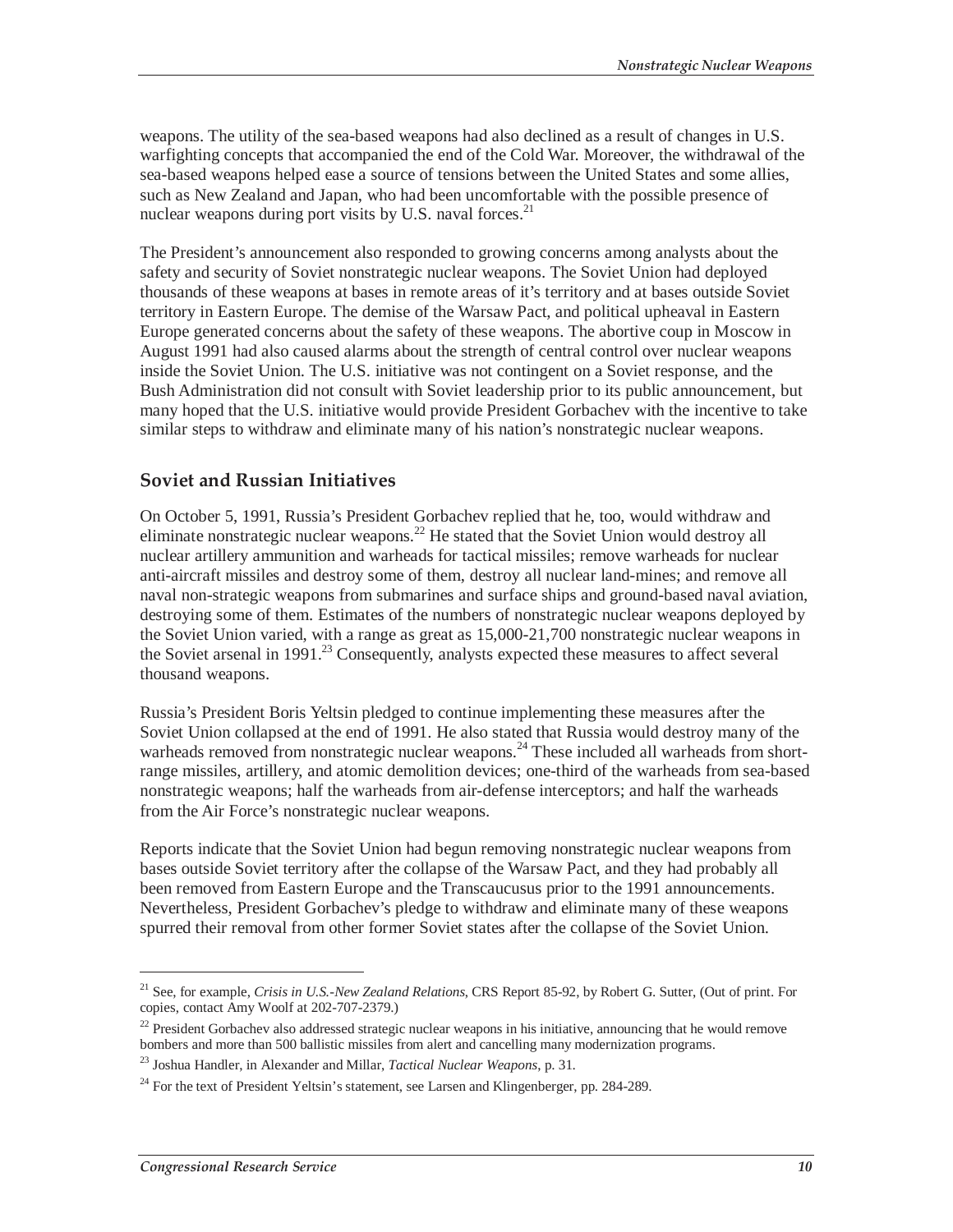Reports indicate that they had all been removed from the Baltic States and Central Asian republics by the end of 1991, and from Ukraine and Belarus by mid-late spring 1992.<sup>25</sup>

The status of nonstrategic nuclear weapons deployed on Russian territory is far less certain. According to some estimates, the naval systems were removed from deployment by the end of 1993, but the Army and Air force systems remained in the field until 1996 and 1997.<sup>26</sup> Furthermore, Russia has been far slower to eliminate the warheads from these systems than has the United States, with many warheads still awaiting elimination at the end of the 1990s. Some analysts and experts in the United States have expressed concerns about the slow pace of eliminations in Russia. They note that the continuing existence of these warheads, along with the increasing reliance on nuclear weapons in Russia's national security strategy, indicate that Russia may reverse its pledges and re-introduce nonstrategic nuclear weapons into its deployed forces. Others, however, note that financial constraints could have slowed the elimination of these warheads, or that Russia decided to coordinate the elimination effort with the previouslyscheduled retirement of older weapons.<sup>27</sup>

# **U.S. Nonstrategic Nuclear Weapons after the Cold War**

### **Strategy and Doctrine**

Nonstrategic nuclear weapons have continued to play a role in U.S. and NATO policy. For the United States, the emphasis has shifted from a strategy that emphasized the deterrence of an attack from the Soviet Union and its allies to one that has placed a growing emphasis on the role that nuclear weapons might play in deterring or responding to regional contingencies that involved nations other than Russia. For example, former Secretary of Defense Perry stated that, "maintaining U.S. nuclear commitments with NATO, and *retaining the ability to deploy nuclear capabilities to meet various regional contingencies*, continues to be an important means for deterring aggression, protecting and promoting U.S. interests, reassuring allies and friends, and preventing proliferation (emphasis added).<sup>28</sup> Specifically, the United States has maintained the option to use nuclear weapons in response to attacks with conventional, chemical, or biological weapons. For example, Assistant Secretary of Defense Edward Warner testified that "the U.S. capability to deliver an overwhelming, rapid, and devastating military response with the full range of military capabilities will remain the cornerstone of our strategy for deterring rogue nation ballistic missile and WMD proliferation threats. The very existence of U.S. strategic and theater nuclear forces, backed by highly capable conventional forces, should certainly give pause to any rogue leader contemplating the use of WMD against the United States, its overseas deployed forces, or its allies."<sup>29</sup> These statements do not indicate whether nonstrategic nuclear weapons would be used to achieve battlefield or tactical objectives, or whether they would

<sup>25</sup> Joshua Handler, in Alexander and Millar, *Tactical Nuclear Weapons*, p. 22.

<sup>&</sup>lt;sup>26</sup> Joshua Handler, "The September 1991 PNIs and the Elimination, Storage and Security Aspects of TNWs," Presentation for seminar at the United Nations, New York. September 24, 2001.

<sup>&</sup>lt;sup>27</sup> Ivan Safranchik, "Tactical Nuclear Weapons in the Modern World: A Russian Perspective," in Alexander and Millar, *Tactical Nuclear Weapons*, p. 62.

<sup>28</sup> Secretary of Defense William J. Perry, *Annual Report to the President and the Congress*, February 1995, p. 84.

<sup>&</sup>lt;sup>29</sup> Statement of the Honorable Edward L. Warner, III, Assistant Secretary of Defense for Strategy and Threat Reduction, before the Senate Armed Services Subcommittee on Strategic Forces, April 14, 1999.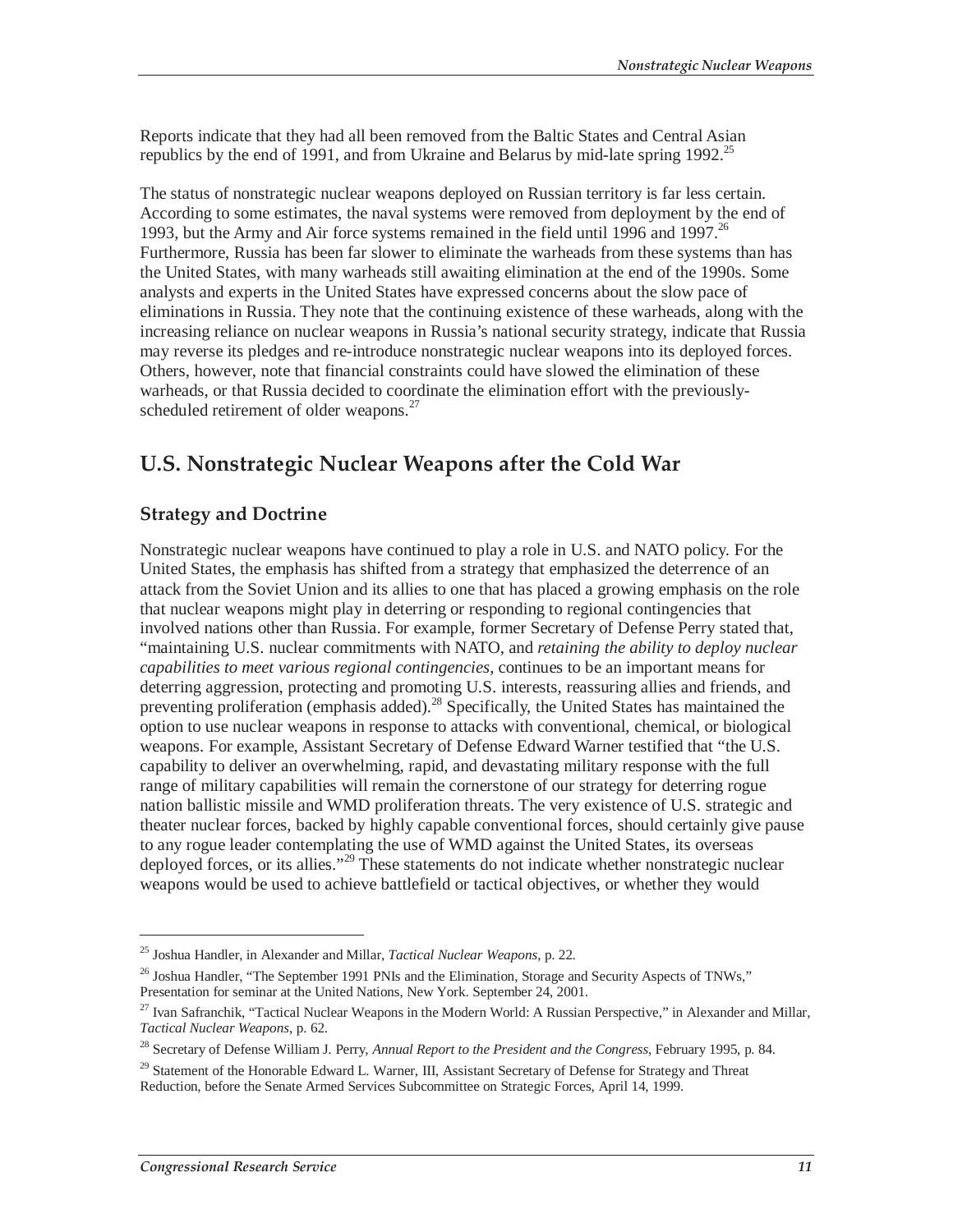contribute to strategic missions, but it remained evident, throughout the 1990s, that the United States continued to view these weapons as a part of its national security strategy.

The Bush Administration also emphasized the possible use of nuclear weapons in regional contingencies in its 2001 nuclear posture review. Further, the Bush Administration appeared to shift towards a somewhat more explicit approach when acknowledging that the United States might use nuclear weapons in response to attacks by nations armed with chemical, biological, and conventional weapons, stating that the United States would develop and deploy those nuclear capabilities that it would need to defeat the capabilities of *any* potential adversary whether or not it possessed nuclear weapons. This does not, by itself, indicate that the United States would plan to use nonstrategic nuclear weapons. However, many analysts concluded from these and other comments by Bush Administration officials that the United States was planning for the tactical, first use of nuclear weapons. The Bush Administration never confirmed this view, and, instead, indicated that it would not use nuclear weapons in anything other than the most grave circumstances.

For NATO, nonstrategic nuclear weapons have played a reduced, but continuing, role in security policy. They have been seen not only as a deterrent to a wide range of potential aggressors, but also as an important element in NATO's cohesion as an alliance. In the Press Communique released after their November 1995 meeting, the members of NATO's Defense Planning Committee and Nuclear Planning Group stated that "Alliance Solidarity, common commitment, and strategic unity are demonstrated through the current basing of deployable sub-strategic [nuclear] forces in Europe."<sup>30</sup> NATO has also reaffirmed the importance of nuclear weapons for deterrence. The "New Strategic Concept" signed in April 1999 states that "to protect peace and to prevent war or any kind of coercion, the Alliance will maintain for the foreseeable future an appropriate mix of nuclear and conventional forces. Nuclear weapons make a unique contribution in rendering the risks of aggression against the Alliance incalculable and unacceptable.<sup>31</sup> NATO had also emphasized the importance of nuclear weapons in its strategy in 1997, in the *Founding Act on Mutual Relations, Cooperation, and Security Between the Russian Federation and the North Atlantic Treaty Organization.* Although the NATO members assured Russia that it had "no intention, no plan, and no reason to deploy nuclear weapons on the territory of new members," it also stated that it had no need *"to change any aspect of NATO's nuclear policy—and do not foresee any future need to do so* (emphasis added)."<sup>32</sup>

#### **Force Structure**

<u>.</u>

Through the late 1990s and early in the Bush Administration, the United States maintained approximately 1,100 nonstrategic nuclear weapons in its active stockpile. Unclassified reports indicate that, of this number, around 500 were air-delivered bombs deployed at bases in Europe. The remainder, including some additional air-delivered bombs and around 320 nuclear-armed sea-launched cruise missiles, were held in storage areas in the United States.<sup>33</sup> After the Clinton

<sup>&</sup>lt;sup>30</sup> NATO Press Communique M-DPC/NPG-2(95)117, November 29, 1995, para. 21.

<sup>&</sup>lt;sup>31</sup> *The Alliance's Strategic Concept*, approved by the Heads of State and Government participating in the meeting of the North Atlantic Council in Washington D.C., April 23-24, 1999.

<sup>&</sup>lt;sup>32</sup> "Founding Act on Mutual Relations, Cooperation, and Security Between the Russian Federation and the North Atlantic Treaty Organization," signed at Paris, May 27, 1997.

<sup>33 &</sup>quot;NRDC Nuclear Notebook: U.S. Nuclear Forces, 2007," *Bulletin of the Atomic Scientists*, January/February 2007. See, also, U.S. Nuclear Weapons in Europe, 1954-2004, by Robert S. Norris and Hans M. Kristensen. Bulletin of the (continued...)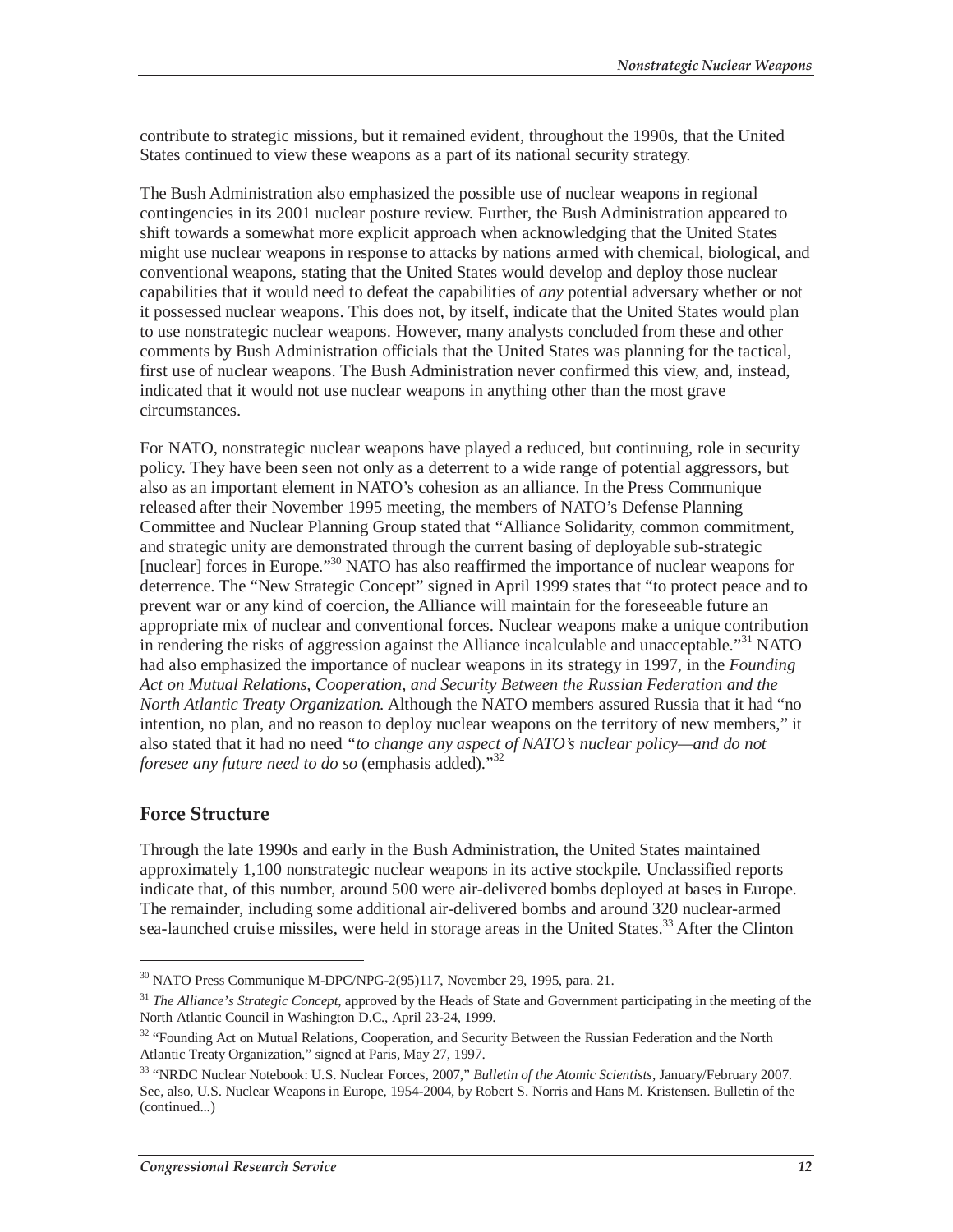Administration's 1994 Nuclear Posture Review, the United States eliminated its ability to return nuclear weapons to U.S. surface ships (it had retained this ability after removing the weapons under the 1991 PNI). It retained, however, its ability to restore cruise missiles to attack submarines, and it did not recommend any changes in the number of air-delivered weapons deployed in Europe. The United States has consolidated its weapons storage sites for nonstrategic nuclear weapons. It reportedly reduced the number of these facilities "by over 75%" between 1988 and 1994. It eliminated 2 of its 4 storage sites for sea-launched cruise missiles, retaining only one facility on each coast of the United States. It also reduced the number of bases in Europe that store nuclear weapons from over 125 bases in the mid-1980s to 10 bases, in seven countries, by  $2000^{34}$ 

Some reports indicate that this number had declined further, with the withdrawal of the weapons in Greece and at Ramstein Air Base in Germany between 2001 and 2005. In addition, reports indicate that the United States has also withdrawn its nuclear weapons from the RAF Lakenheath air base in the United Kingdom.<sup>35</sup> Thus, although the total number of nonstrategic nuclear weapons may still stand at around 1,100, a smaller number, perhaps less than a few hundred, are now deployed in Europe and the rest are stored, or awaiting dismantlement, in the United States.<sup>36</sup>

The Bush Administration did not recommend any changes for U.S. nonstrategic nuclear weapons after completing its Nuclear Posture Review in 2001. Reports indicate that it decided to retain the capability to restore cruise missiles to attack submarines because of their ability to deploy, in secret, anywhere on the globe in time of crisis. $37$  The NPR also did not recommend any changes to the deployment of nonstrategic nuclear weapons in Europe, leaving decisions about their status to the members of the NATO alliance. The alliance has reviewed these deployments and reaffirmed that the weapons remain an important indicator of alliance unity, with the sharing of information about the weapons and sharing of responsibility for their basing serving as an important bond among the members of the alliance. The Alliance may review and revise these conclusions during the current, ongoing review of NATO's strategic concept.

After completing the NPR, the Bush Administration indicated that the United States would explore the development of new types of nuclear warheads. It commissioned a study on the Robust Nuclear Earth Penetrator, which would have been a modification of an existing type of nuclear weapon.<sup>38</sup> This program was designed to improve the U.S. capability to attack hardened and deeply buried targets. The Administration argued that the United States had to improve its capability to attack these types of targets because many potential adversaries have a significant number of these facilities, which they could use to protect valued assets such as weapons stocks and command facilities. The Bush Administration did not identify these weapons as either "strategic" or "nonstrategic;" such a designation would likely depend on the intended target for

<sup>(...</sup>continued)

Atomic Scientists. November/December 2004.

<sup>34</sup> Joshua Handler, in Alexander and Millar, *Tactical Nuclear Weapons*, pp. 23.-25

<sup>&</sup>lt;sup>35</sup> Kristensen, Hans. U.S. Nuclear Weapons Withdrawn from the United Kingdom. Federation of American Scientists, Strategic Security Blog. June 26, 2008. http://www.fas.org/blog/ssp/2008/06/us-nuclear-weapons-withdrawn-from-theunited-kingdom.php

<sup>36</sup> Robert S. Norris and Hans M. Kristensen, "Nuclear Notebook: U.S. Nuclear Forces, 2009," *Bulletin of the Atomic Scientists*, March/April 2009, p. 61. 37 Ibid.

 $38$  Congress denied funding for this study in the FY2005 Omnibus Appropriations Act (P.L. 108-447).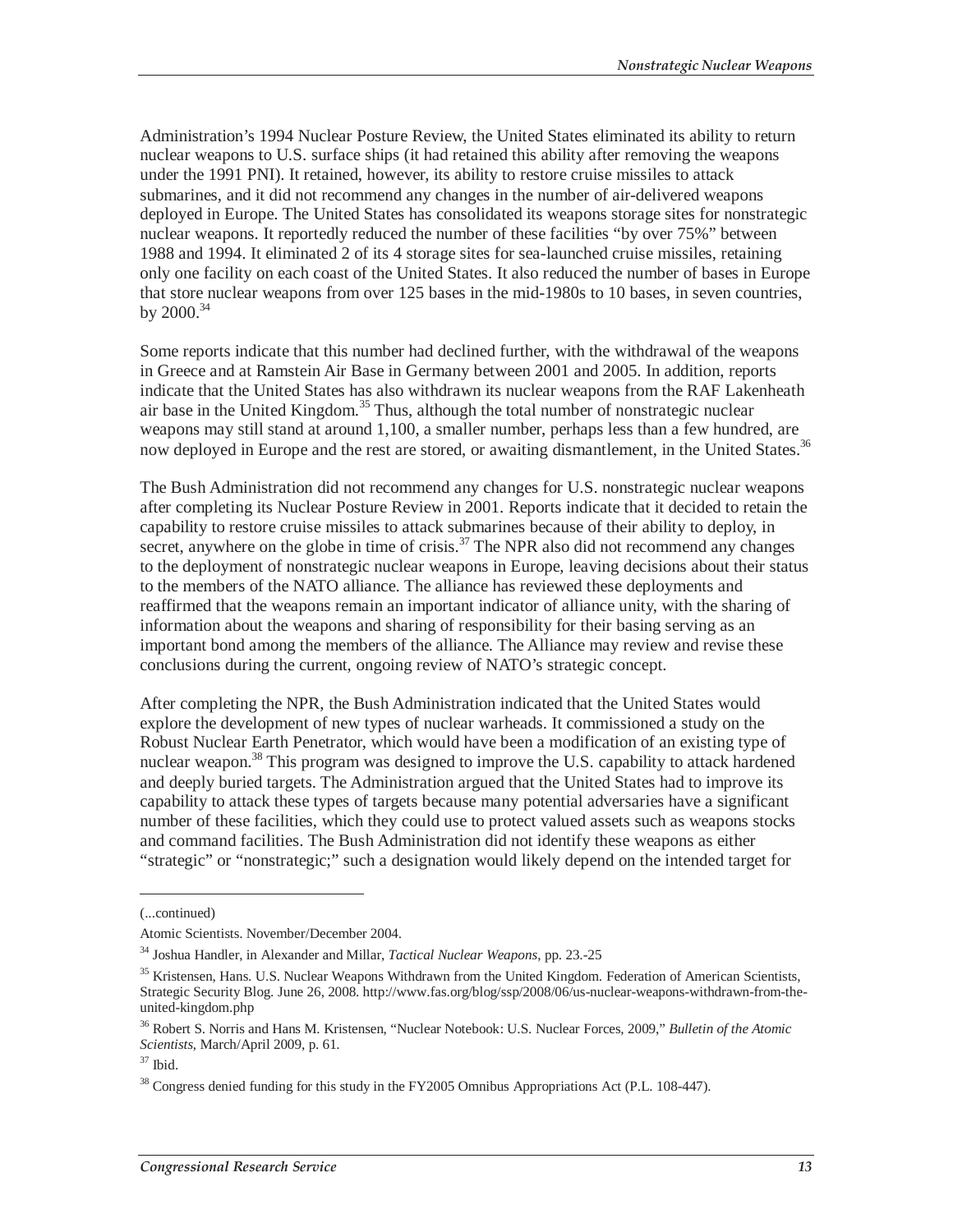the weapon in the event of a conflict. The Bush Administration also funded research into Advanced Concepts for nuclear weapons. This program did not pursue any particular research or identify any new types of weapons for further study, but many of the Administration's critics believed it could be used to develop new types of "low yield" nuclear weapons. Congress eliminated funding for the Advanced Concepts program in FY2005 and the Robust Nuclear Earth Penetrator in FY2006.

The Bush Administration and others who supported research into a new earth-penetrator weapon argued that, by burrowing underground before exploding, these weapons could not only achieve a higher probability of destroying fortified targets, but might also do so with lower collateral damage by exploding deeply underground. According to the Bush Administration, these features would increase their credibility as a deterrent weapon. Some have also argued that new types of nuclear weapons, such as highly accurate, low-yield weapons, could be used to attack and destroy stocks of chemical or biological weapons in their bunkers, again, with lower collateral damage than the larger, existing types of nuclear weapons. These programs' critics argue that these weapons, with their reduced collateral damage, might be more "useable" than existing nuclear weapons, and, therefore, increase the likelihood that the United States would resort to nuclear weapons during a conflict. They note that, even with their earth-penetrating capabilities, these weapons would produce horrific damage and destruction. Further, they argue that any U.S. attempt to make nuclear weapons appear more "useable" or to have greater military utility, is likely to undermine U.S. efforts to convince other nations not to acquire their own nuclear weapons.

The targets for these new types of weapons could have been "strategic" in nature, supporting the military or political infrastructure needed to pursue a conflict, or they could have been more "tactical" in nature, supporting an adversary's troops or battlefield formations. Therefore, the question of whether these weapons would be strategic or nonstrategic would depend on future war plans and targeting options. Yet with the sharp decline in the numbers and types of delivery vehicles for nonstrategic warheads, these weapons might have been delivered by strategic delivery vehicles, such as ballistic missiles or bombers, regardless of their targeting objective. Hence, the U.S. plans for the development of new types of nuclear weapons highlight the complexities discussed above in defining and identifying nonstrategic nuclear weapons because, in future scenarios, it may be difficult to tell what a weapon is intended to attack by the range of its delivery vehicle or the yield of its warhead.

# **Russian Nonstrategic Nuclear Weapons after the Cold War**

## **Strategy and Doctrine**

Russia has altered and adjusted the Soviet nuclear strategy to meet its new circumstances in a post-Cold War world. It explicitly rejected the Soviet Union's no-first use pledge in 1993, indicating that it viewed nuclear weapons as a central feature in its military and security strategies. However, Russia did not maintain the Soviet Union's view of the need for nuclear weapons to conduct surprise attacks or preemptive attacks. Instead, it seems to view these weapons as more defensive in nature, as a deterrent to conventional or nuclear attack and as a means to retaliate and defend itself if an attack were to occur.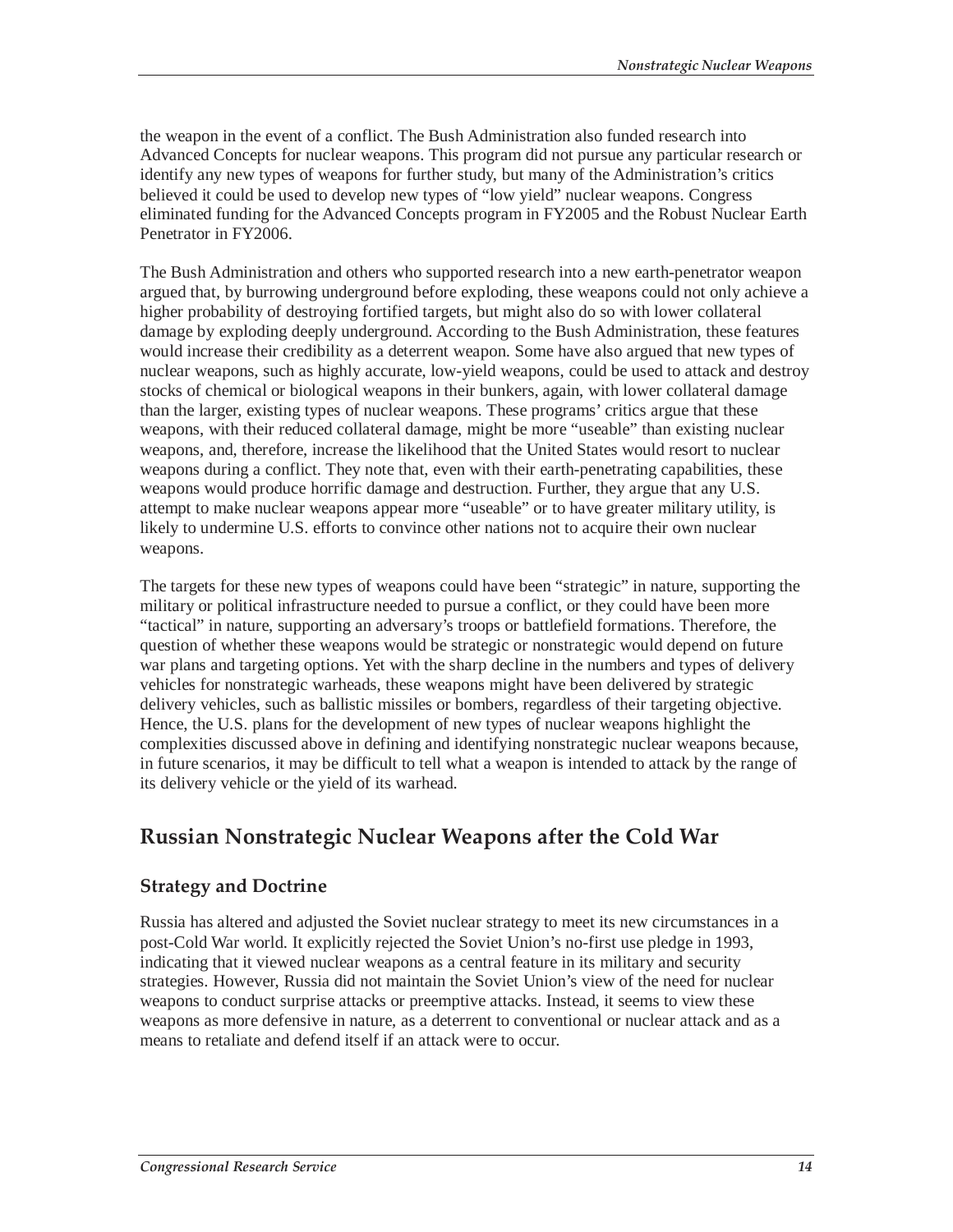Russia revised its national security and military strategy several times during the 1990s, with each successive version appearing to place a greater reliance on nuclear weapons.<sup>39</sup> For example, the military doctrine issued in 1997 allowed for the use of nuclear weapons "in case of a threat to the existence of the Russian Federation." The doctrine published in 2000 expanded the circumstances when Russia might use nuclear weapons to include attacks using weapons of mass destruction against Russia or its allies "as well as in response to large-scale aggression utilizing conventional weapons in situations critical to the national security of the Russian Federation."<sup>40</sup>

Analysts have identified several factors that contributed to Russia's increasing dependence on nuclear weapons. First, with the demise of the Soviet Union and the economic upheavals of the 1990s, Russia no longer had the means to support a large and effective conventional army. The conflict in Chechnya highlighted for many just how weak Russia's conventional military forces had become. Russian analysts also saw emerging threats in other former Soviet states along Russia's periphery. Many analysts believed that by threatening, even implicitly, that it might resort to nuclear weapons, Russia hoped it could enhance its ability to deter similar regional conflicts. Russia's sense of vulnerability, and its view that the threats to its security were increasing, also stemmed from the debates over NATO enlargement in the mid-1990s. Russia feared the growing alliance would create a new challenge to Russia's security, particularly if NATO moved nuclear weapons closer to Russia's borders. These concerns contributed to the statement that Russia might use nuclear weapons if its national survival were threatened. Russian officials repeated many of their concerns about NATO enlargement and new nuclear threats during the expansion of NATO in 2003 and 2004.

Finally, for many in Russia, NATO's air campaign in Kosovo in 1999 underlined Russia's growing weakness and NATO's increasing willingness to threaten Russian interests. Its National Security Concept published in 2000 noted that the level and scope of the military threat to Russia was growing. It cited, specifically, as a fundamental threat to its security, "the desire of some states and international associations to diminish the role of existing mechanisms for ensuring international security." There are also threats in the border sphere. "A vital task of the Russian Federation is to exercise deterrence to prevent aggression on any scale and nuclear or otherwise, against Russia and its allies." Consequently, Russia concluded that it "should possess nuclear forces that are capable of guaranteeing the infliction of the desired extent of damage against any aggressor state or coalition of states in any conditions and circumstances."<sup>41</sup>

The debate over the role of nuclear weapons in Russia's national security strategy considered both strategic and nonstrategic nuclear weapons. With concerns focused on threats emerging around the borders of the former Soviet Union, analysts specifically considered whether nonstrategic nuclear weapons could substitute for conventional weaknesses in regional conflicts. The government appeared to resolve this debate, in favor of the modernization and expansion of nonstrategic nuclear weapons in 1999, shortly after the conflict in Kosovo. During a meeting of the Kremlin Security Council, Russia's President Yeltsin and his security chiefs reportedly agreed "that Moscow should develop and deploy tactical, as well as, strategic nuclear weapons."<sup>4</sup>

<sup>&</sup>lt;sup>39</sup> According to Alexander Pikayev, a Russian defense analyst, scenarios for the possible use of nuclear weapons broadened since 1993 and 1997. See David Hoffman, "New Russian Security Plan Criticizes West, Doctrine Broadens Nuclear Use Policy," *Washington Post*, January 15, 2000, p. 1.

<sup>40 &</sup>quot;Russia's Military Doctrine," Reprinted in *Arms Control Today*, May 2000.

<sup>41 &</sup>quot;2000 Russian National Security Concept," *Nezavisimoye Voennaye Obozreniye*, January 14, 2000.

<sup>42</sup> Martin Nesirky, "Focus: Nuclear-power Russia Wants Tactical Weapons," *Reuters*, April 29, 1999.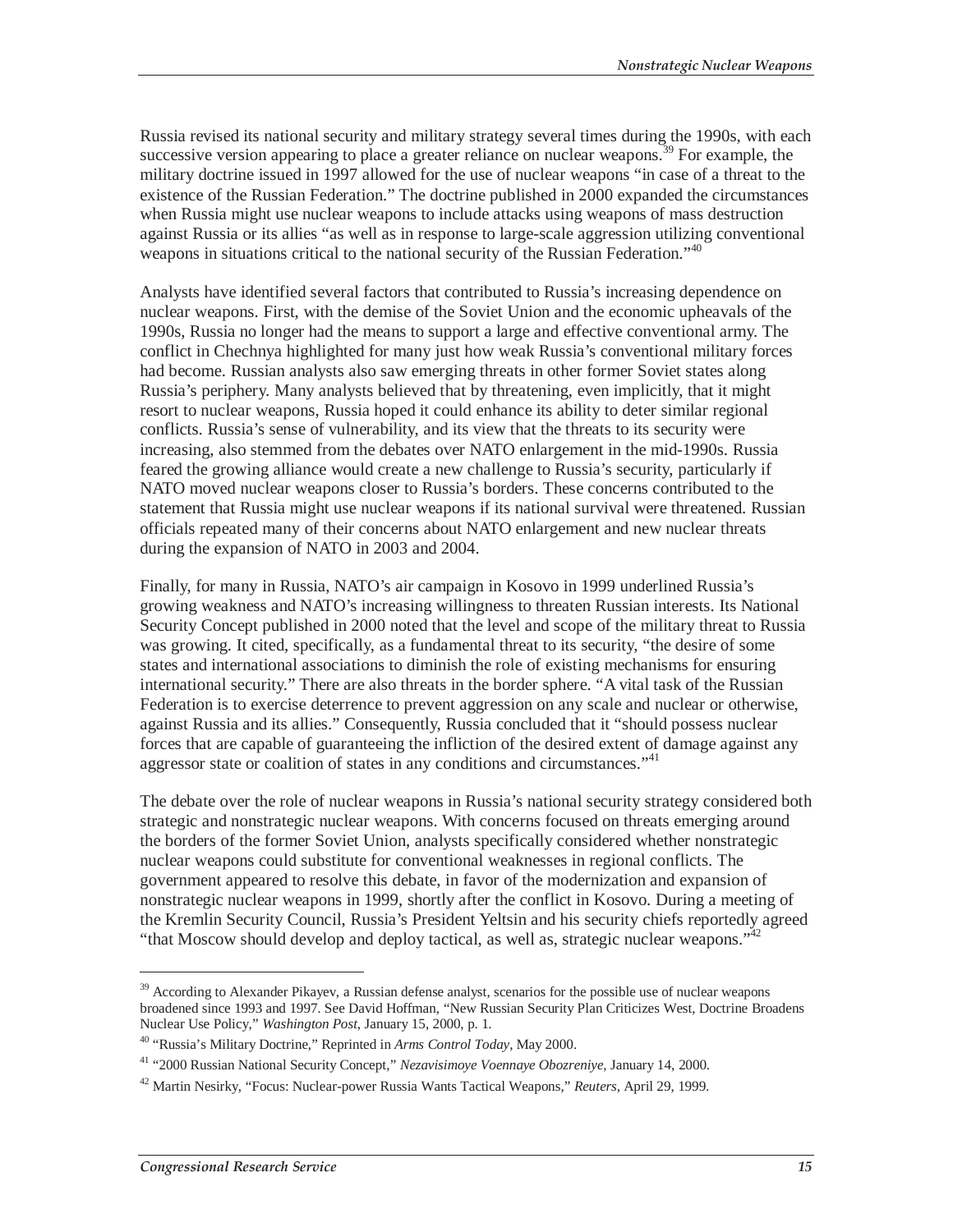Vladimir Putin, who was then Chairman of the Security Council, stated that President Yeltsin had endorsed "a blueprint for the development and use of nonstrategic nuclear weapons."<sup>43</sup>

Many analysts in the United States interpreted this development, along with questions about Russia's implementation of its obligations under the 1991 PNI, to mean that Russia was "walking back" from its obligation to withdraw and eliminate nonstrategic nuclear weapons. Others drew a different conclusion. One Russian analyst has speculated that the documents approved in 1999 focused on the development of operations plans that would allow Russia to conduct "limited nuclear war with strategic means in order to deter the enemy, requiring the infliction of preplanned, but limited damage."44 Specifically, he argued that Russia planned to seek a new generation of nonstrategic, or low yield, warheads that could be to be delivered by strategic launchers. Others believe Russia has also pursued the modernization of existing nonstrategic nuclear weapons and development of new nuclear warheads for shorter-range nuclear missiles. Concerns about Russia's possible reliance on non-strategic nuclear weapons in regional conflicts returned in early 2007 when, as was noted earlier, Russia threatened to withdraw from the INF Treaty.

#### **Force Structure**

It is extremely difficult to estimate the number of nonstrategic nuclear weapons remaining in the Russia arsenal. This uncertainty stems from several factors: uncertainty about the number of nonstrategic nuclear weapons that the Soviet Union had stored and deployed in 1991, when President Gorbachev announced his PNI; uncertainty about the pace of warhead elimination in Russia; and uncertainty about the whether all warheads removed from deployment are still scheduled for elimination.

Analysts estimate that the Soviet Union may have deployed 15,000-25,000 nonstrategic nuclear weapons, or more, in the late 1980s and early 1990s. During the 1990s, Russian officials stated publicly that they had completed the weapons withdrawals mandated by the PNIs and had proceeded to eliminate warheads at a rate of  $2,000$  per year.<sup>45</sup> However, many experts doubt these statements, noting that Russia probably lacked the financial and technical means to proceed this quickly. In addition Russian officials have offered a moving deadline for this process in their public statements. For example, at the Nuclear Nonproliferation Treaty review conference in 2000, Russian Foreign Minister Ivanov stated that Russia was about to finish implementing its PNIs. But, at a follow-up meeting two years later, Russian officials stated that the elimination process was continuing, and, with adequate funding, could be completed by the end of 2004.<sup>46</sup> In October 2007, an official from Russia's Ministry of Defense stated that Russia had completed the elimination of all of the warheads for its ground forces, 60% of its missile defense warheads, and 50% of its air force warheads, and 30% of its naval warheads. $47$ 

<sup>&</sup>lt;sup>43</sup> David Hoffman, "Kremlin to Bolster Nuclear Stockpile, Government Fears Short-Range Missiles May Be Inadequate," *Washington Post*, April 30, 1999, p. 19.

<sup>44</sup> Ivan Safranchik, "Tactical Nuclear Weapons in the Modern World: A Russian Perspective," in Alexander and Millar, *Tactical Nuclear Weapons*, p. 54.

<sup>&</sup>lt;sup>45</sup> Lewis Dunn, "Non-strategic Nuclear Weapons Control: What is the Problem?," in Larsen, Jeffrey A. and Kurt J. Klingenberger, editors, *Controlling Non-Strategic Nuclear Weapons: Obstacles and Opportunities*, United States Air Force, Institute for National Security Studies, July 2001, p. 17.

<sup>46</sup> Joshua Handler, in Alexander and Millar, *Tactical Nuclear Weapons*, p. 29.

<sup>47</sup> Robert S. Norris and Hans M. Kristensen, "Russian Nuclear Forces, 2008," *Bulletin of the Atomic Scientists*, (continued...)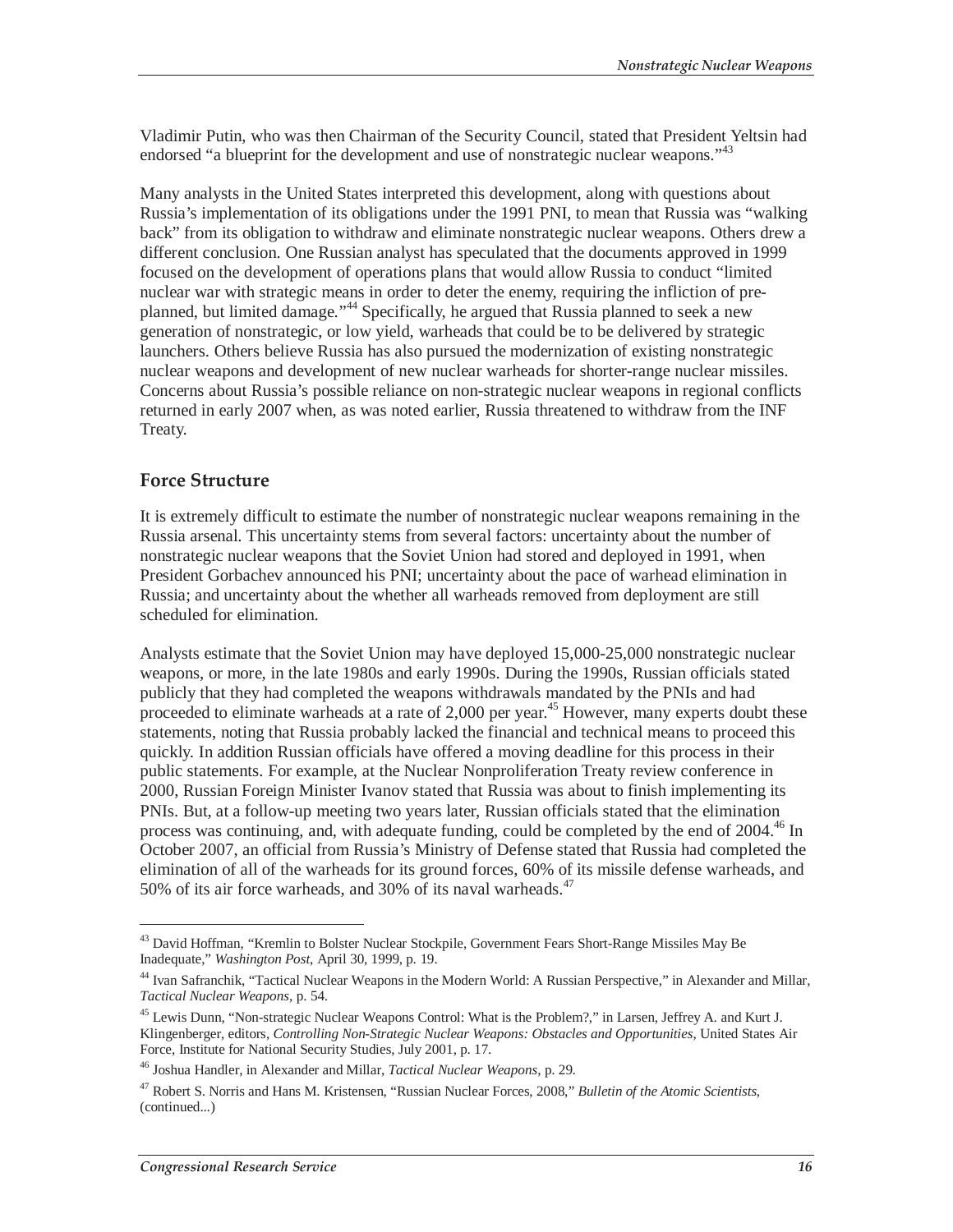In late 2003, General Yuri Baluyevsky, who was then the first deputy chief of staff of the Russian General Staff stated that Russia would not destroy all of its tactical nuclear weapons, that it would, instead, "hold on to its stockpiles" in response to U.S. plans to develop new types of nuclear warheads.48 General Nikolai Makarov, head of the Russian General Staff, made a similar comment in late 2008. He said that Russia would "keep nonstrategic nuclear forces as long as Europe is unstable and packed with armaments."<sup>49</sup>

With consideration for these uncertainties, analysts have estimated that Russia may still have between 2,000 and 6,000 warheads for nonstrategic nuclear weapons, with the lower number reflecting the number of deployed weapons and the higher number including those weapons that remain in central storage. While some estimate that only air-delivered weapons remain operational, the total amount may be split between warheads for tactical aviation, naval nuclear weapons, and air defense missiles, with some ground forces still in the mix.<sup>50</sup> A recent unclassified estimate concludes that Russia currently has no remaining "ground forces tactical warheads; 1,120 missile- and air-defense tactical warheads; 2,000 air force tactical warheads; and 2,270 naval tactical warheads, for a total of 5,390 tactical warheads."<sup>51</sup> In its report, the congressionally mandated Strategic Posture Commission indicated that Russia currently has around 3,800 operational nonstrategic nuclear weapons.52 Russia had also reportedly reduced the number of military bases that could deploy nonstrategic nuclear weapons by over 250 and had consolidated its storage areas for these weapons, eliminating about two-thirds of the 500-600 facilities it had operated at the beginning of the  $1990s$ .<sup>53</sup>

# **Changing the Focus of the Debate**

The preceding sections of this report focus exclusively on U.S. and Soviet/Russian nonstrategic nuclear weapons. These weapons were an integral part of the Cold War stand-off between the two nations. The strategy and doctrine that would have guided their use and the numbers of deployed weapons both figured into calculations about the possibility that a conflict between the two nations might escalate to a nuclear exchange. Other nations—including France, Great Britain and China—also had nuclear weapons, but these did not affect the central conflict of the Cold War in the same way as U.S. and Soviet forces.

<sup>(...</sup>continued)

May/June 2008, p. 57.

<sup>48</sup> Vladimir Isachenkov, "U.S. Nuke Development Concerns Russia," *Interfax*, November 26, 2003.

<sup>49 &</sup>quot;Russian Military Chief Defends Nonstrategic Nukes," *Global Security Newswire*, December 17, 2008.

 $50$  A table summarizing three different estimates can be found in Andrea Gabbitas, "Non-strategic Nuclear Weapons: Problems of Definition," in Larsen, Jeffrey A. and Kurt J. Klingenberger, editors, *Controlling Non-Strategic Nuclear Weapons: Obstacles and Opportunities*, United States Air Force, Institute for National Security Studies, July 2001, p. 25. See also Nikolai Sokov, "*The Tactical Nuclear Weapons Controversy*," Jane's Defence Weekly, January 2001, pp. 16-17.

<sup>51</sup> Robert S. Norris and Hans M. Kristensen, "Nuclear Notebook: Russian Nuclear Forces, 2009," *Bulletin of the Atomic Scientists*, May/June 2009, p. 60.

<sup>52</sup> William J. Perry, Chairman and James R. Schlesinger, Vice Chairman, *America's Strategic Posture*, The Final Report of the Congressional Commission on the Strategic Posture of the United States, Washington, D.C., April 2009, p. 111. http://www.usip.org/files/America's\_Strategic\_Posture\_Auth\_Ed.pdf.

<sup>53</sup> Joshua Handler, in Alexander and Millar, *Tactical Nuclear Weapons*, p. 30.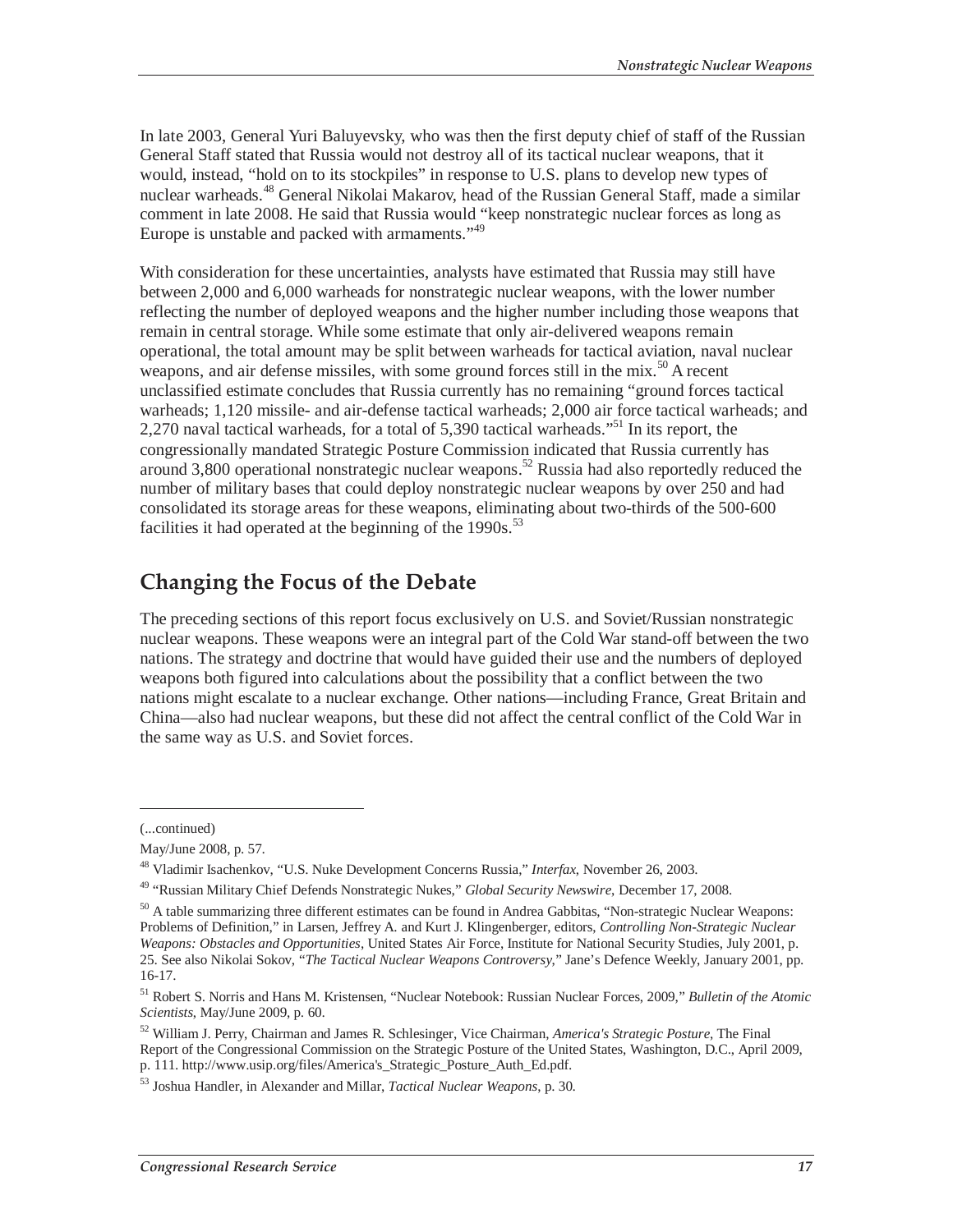The end of the Cold War, however, and the changing international security environment during the 1990s, renders incomplete any discussion of nonstrategic nuclear weapons that is limited to U.S. and Russian forces. Because both these nations maintain weapons and plans for their use, the relationship between the two nations could still affect the debate about these weapons. In addition, Russian officials have turned to these weapons as a part of their response to concerns about a range of U.S. and NATO policies. Nevertheless, both these nations have looked beyond their mutual relationship when considering possible threats and responses that might include the use of nonstrategic nuclear weapons. Both nations have highlighted the threat of the possible use of nuclear, chemical or biological weapons by other potential adversaries or non-state actors. Both have indicated that they might use nuclear weapons to deter or respond to threats from other nations.

In addition, many analysts believe that a debate about nonstrategic nuclear weapons can no longer focus exclusively on the U.S. and Russian arsenals. Even though tensions have eased in recent years, with their nuclear tests in 1998 and continued animosity towards each other, India and Pakistan have joined the list of nations that may potentially resort to nuclear weapons in the event of a conflict. If measured by the range of delivery vehicles and the yield of the warheads, these nations' weapons could be considered to be nonstrategic. But each nation could plan to use these weapons in either strategic or nonstrategic roles. Both nations continue to review and revise their nuclear strategies, leaving many questions about the potential role for nuclear weapons in future conflicts. China also has nuclear weapons with ranges and missions that could be considered nonstrategic. Many analysts have expressed concerns about the potential for the use of nuclear weapons in a conflict over Taiwan or other areas of China's interests. This report does not review the nuclear weapons programs in these nations.<sup>54</sup> However, when reviewing the issues raised by, problems attributed to, and solutions proposed for nonstrategic nuclear weapons, the report acknowledges the role played by the weapons of these other nations.

# **Issues for Congress**

Although nonstrategic nuclear weapons have not held a high profile in debates over national security or arms control debates, the  $111<sup>th</sup>$  Congress may still address issues raised by these weapons in its discussions of U.S. nuclear weapons policy and U.S. nonproliferation policy. Analysts have identified several issues, or problems, associated with the continuing deployment of U.S. and Russian nonstrategic nuclear weapons. They have also identified potential policy options, or solutions, that might resolve these problems. However, they do not all agree on the importance of the problems or the need for the solutions. This section identifies these problems and potential solutions and reviews the contrasting opinions about them.

## **Issues**

-

### **Safety and Security of Russian Nonstrategic Nuclear Weapons**

Many analysts argue that the greatest risks from Russia's continued deployment of nonstrategic nuclear weapons stem from potential problems with their safety and security in storage areas and

<sup>&</sup>lt;sup>54</sup> For a more detailed discussion of Indian, Pakistani, and Chinese nuclear weapons, see Alexander, Brian and Alistair Millar, editors, *Tactical Nuclear Weapons*, op cit.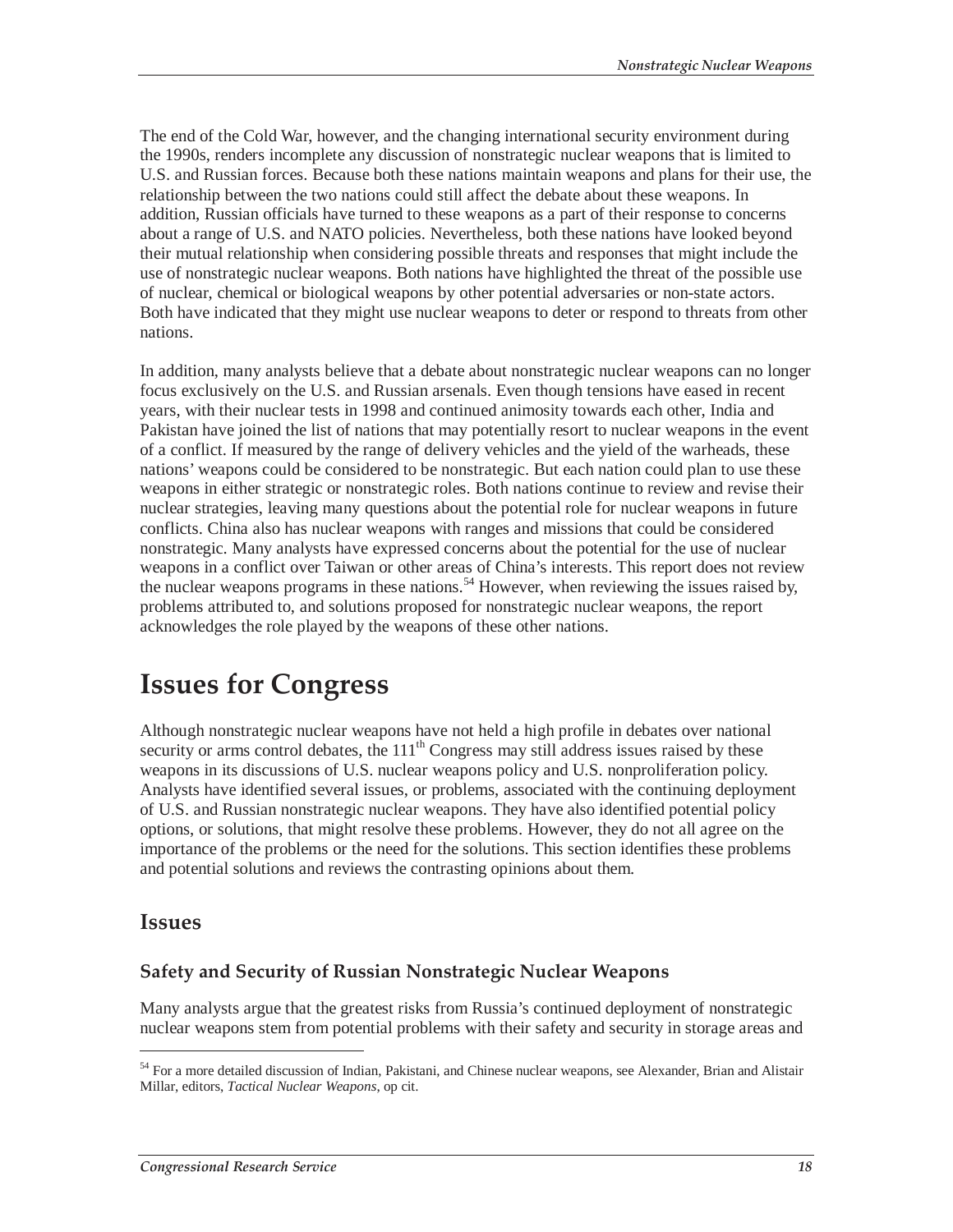a possible lack of central control over their use when deployed in the field. These weapons were deployed, and many remain in storage, at remote bases close to potential battlefields and far from the central command authority in Moscow. Further, the economic chaos in Russia during the 1990s raised questions about the stability and reliability of the troops charged with monitoring and securing these weapons. Hence, these issues raise concerns about the possibility that the weapons might be lost, stolen, or sold to other nations or groups seeking nuclear weapons.<sup>55</sup> Russian officials acknowledged concerns about the safety and security of these weapons in the early 1990s, and such concerns may have contributed to acceptance of the PNIs in 1991. But Russian officials deny that they have lost control over any of their nonstrategic nuclear weapons and they contend that the problems have been resolved as the weapons have been withdrawn to central storage areas.<sup>56</sup>

There is no public evidence from western sources about any episodes of lost, sold, or stolen Russian nuclear weapons, but concerns remain that these weapons might find their way to officials in rogue nations or non-state actors. For example, during comments made after a speech in October 2008, Secretary of Defense Robert Gates stated that he was worried that the Russians did not know the numbers or locations of "old land mines, nuclear artillery shells, and so on" that might be of interest to rogue states or terrorists.<sup>57</sup> Russia officials noted, in response to this comment, that its stocks of nuclear weapons were secure and well-guarded and that Gates's concerns were not valid.

### **The Role of Nonstrategic Nuclear Weapons in Russia's National Security Policy**

Many analysts argue that Russia's nonstrategic nuclear weapons pose a risk to the United States, its allies, and others because Russia has altered its national security concept and military strategies, increasing its reliance on nuclear weapons. Some fear that Russia might resort to the early use of nuclear weapons in a conflict along its periphery, which could lead to a wider conflict and the possible involvement of troops from NATO or other neighboring countries. possibly drawing in new NATO members. Some also believe that Russia could threaten NATO with its nonstrategic nuclear weapons because Russia sees NATO as a threat to its security. Russian analysts and officials have argued that NATO enlargement, with the possible deployment of nuclear weapons on the territories of new NATO members close to Russia's borders, demonstrated how much NATO could threaten Russia.

The congressionally mandated Strategic Posture Commission expressed a measure of concern about the military implications of Russia's nonstrategic nuclear forces. It noted that Russia "stores thousands of these weapons in apparent support of possible military operations west of the Urals." It further noted that the current imbalance between U.S. and Russian nonstrategic nuclear warheads is "worrisome to some U.S. allies in Central Europe." It argued that this imbalance, and

<sup>&</sup>lt;sup>55</sup> "Because of their size and forward basing, they are especially vulnerable to theft and unauthorized use." See William C. Potter and Nikolai Sokov, "Nuclear Weapons that People Forget," *International Herald Tribune*, May 31, 2000.

<sup>56</sup> Russia's defense minister, Sergei Ivanov, has said that Russia's nuclear arsenal is safe and militants could never steal an atomic bomb from the country. He further noted that it is a myth that "Russian nuclear weapons are guarded badly and weakly." See "Russia Says No Militant Threat to Nuclear Arsenal," *Reuters*, August 3, 2004.

<sup>57</sup> Walter Pincus, "Gates Suggests New Arms Deal With Russia," *Washington Post*, October 29, 2008, p. A9.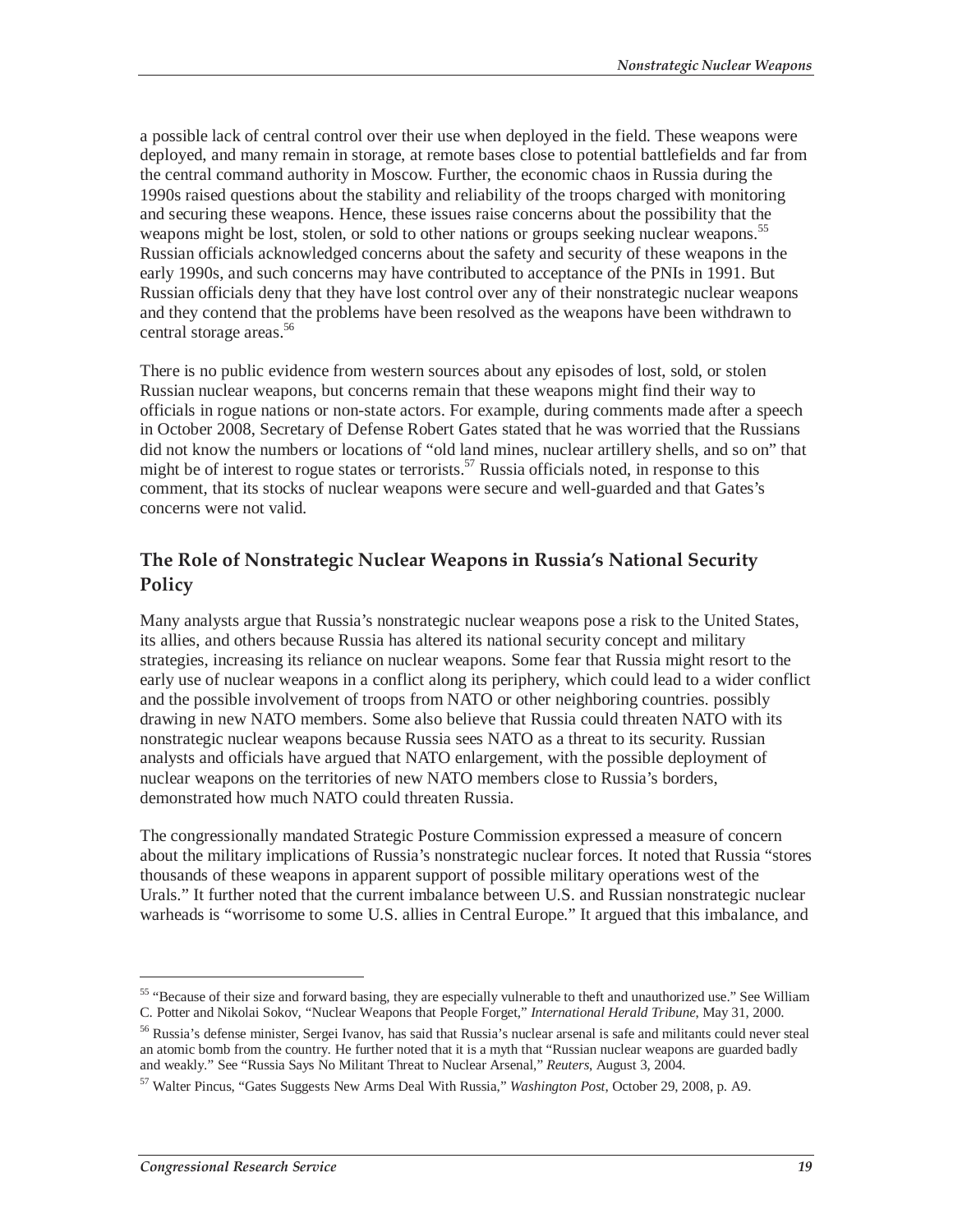the allies' worries, could become more pronounced in the future if the United States and Russia continue to reduce their numbers of deployed strategic nuclear weapons.<sup>58</sup>

Others argue, however, that regardless of Russia's rhetoric, "Russia's theater nuclear weapons are not ... destabilizing." Even if modernized, these weapons will not "give Moscow the capability to alter the strategic landscape."59 Further, many doubt that Russian weapons, even with its new military strategy, pose a threat to NATO or U.S. allies. They argue that Russia would only use these weapons in response to a weak performance by its conventional forces in an ongoing conflict. Since it would be extremely unlikely for NATO to be involved in a conventional conflict with Russia, it would be extremely unlikely for Russian weapons to find targets in NATO nations.

### **The Role of Nonstrategic Nuclear Weapons in U.S. National Security Policy**

The Bush Administration claimed, as a result of its 2001 Nuclear Posture Review, that the United States has reduced its reliance on nuclear weapons by increasing the role of missile defenses and precision conventional weapons in the U.S. deterrent posture. However, the Administration also noted, as a result of the Nuclear Posture Review, that the United States would no longer base the size and structure of its nuclear forces only on "the Russian threat." Instead, the United States would acquire and maintain those capabilities that it needed to deter and defend against the capabilities of any nation with the potential to threaten the United States, particularly if the potential adversary possesses weapons of mass destruction. It noted that these new, threatening capabilities could include hardened and deeply buried targets and, possibly, bunkers holding chemical or biological weapons. It indicated that the United States would seek to develop the capabilities to destroy these types of facilities.

The Bush Administration argued that its new policy was designed to enhance deterrence, by giving the United States more credible, "tailored" options in the event of a conflict with a nation armed with chemical, biological, or nuclear weapons. This, however presumes that the U.S. military could identify a credible scenario that included the option of using nuclear weapons. This may not be possible in battlefield contingencies, when U.S. forces would be vulnerable to fallout and other nuclear effects. Further, the use of nuclear weapons to destroy underground bunkers housing chemical or biological weapons presumes that the United States would have the exquisite intelligence needed to locate the bunkers with the agents. Anything less than a direct, precise attack could disperse more agent than it destroyed. Furthermore, such bunkers could be built within an extensive network of tunnels, using blast doors, reinforced concrete, and other shock absorbing techniques, which would further interfere with U.S. efforts to destroy them. In addition, the Administration's critics argue that, by tailoring its nuclear weapons to achieve specific battlefield objectives, the United States would actually increase the likelihood of nuclear use, rather than enhance nuclear deterrence. Further, they note that the United States does not need new nuclear weapons to achieve its battlefield objectives. It demonstrated in the early phases of the war in Iraq that its conventional forces were more than capable of defeating an enemy and

<sup>58</sup> William J. Perry, Chairman and James R. Schlesinger, Vice Chairman, *America's Strategic Posture*, The Final Report of the Congressional Commission on the Strategic Posture of the United States, Washington, D.C., April 2009, p. 21. http://www.usip.org/files/America's\_Strategic\_Posture\_Auth\_Ed.pdf.

<sup>&</sup>lt;sup>59</sup> Robert Joseph, "Nuclear Weapons and Regional Deterrence," in Larson, Jeffrey A. and Kurt J. Klingenberger, editors, *Controlling Non-Strategic Nuclear Weapons: Obstacles and Opportunities*, United States Air Force, Institute for National Security Studies, July 2001. pp. 90-92.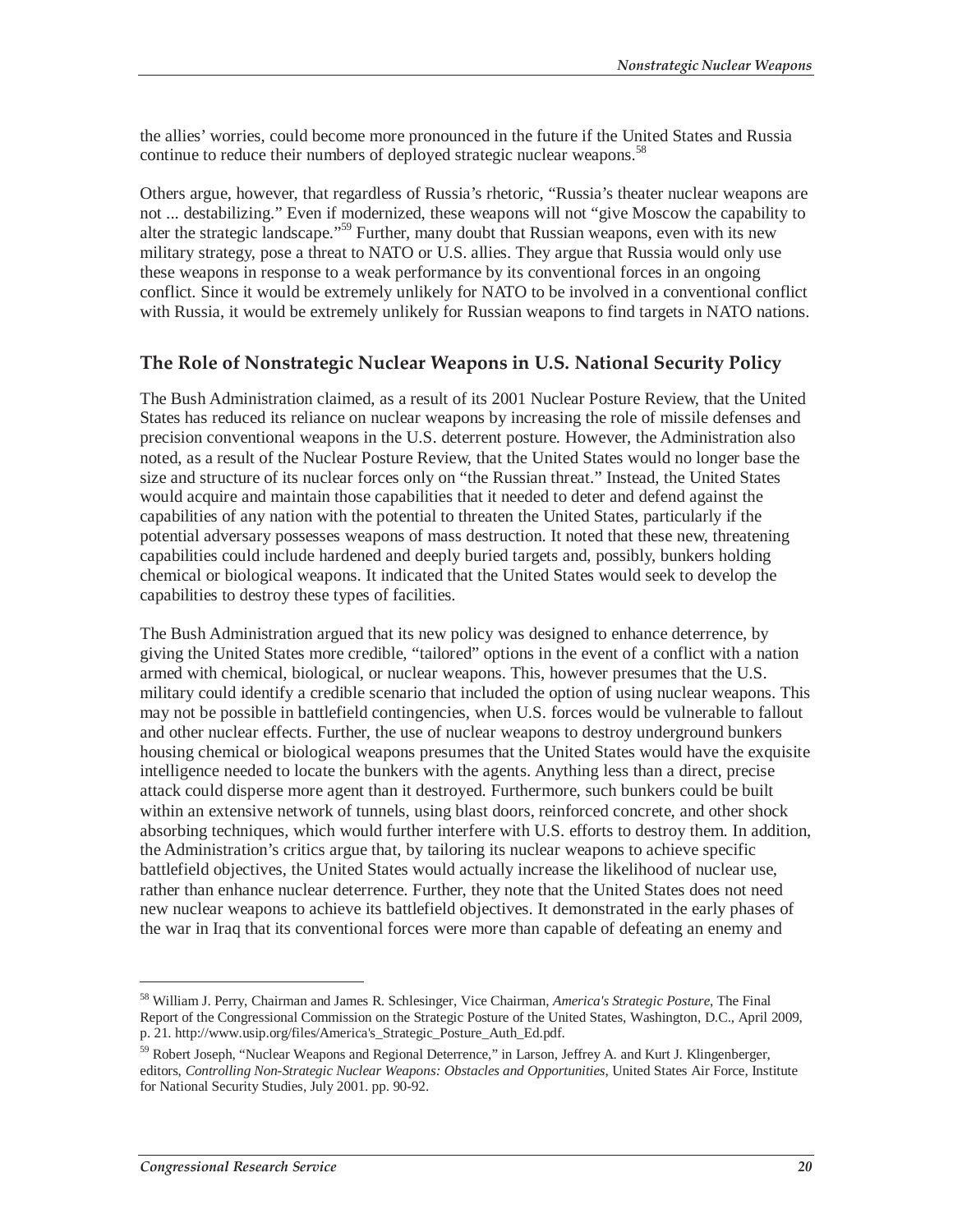overthrowing a regime, even one with many deeply buried targets, with relative ease.<sup>60</sup> Therefore, the demonstrated, overwhelming superiority of U.S. conventional forces, rather than the hypothetical threat of nuclear use, would serve as a more potent deterrent in future conflicts.

## **The Role of Nonstrategic Nuclear Weapons in NATO Policy and Alliance Strategy**

Many analysts have questioned whether the United States needs to continue to deploy nuclear weapons in Europe, more than 15 years after the collapse of the Warsaw Pact and demise of the Soviet Union. NATO policy still views these weapons as a deterrent to any potential adversary, and they also serve as a link among the NATO nations, with bases in several nations and shared responsibility for nuclear policy planning and decision-making. But, if the United States develops new nuclear warheads that can fulfill nonstrategic missions with delivery from a strategic platforms (such as a heavy bomber), the need for forward basing in Europe diminishes. Hence, some believe that the blurring of the distinction between nonstrategic and strategic delivery vehicles, along with the increasing concerns about threats outside of Europe, have reduced the utility of forward-deployed nuclear weapons.

Some also question whether the United States and NATO might benefit from the removal of these weapons from bases in Europe. An Air Force Review of nuclear surety and security practices, released in early 2008, identified potential security concerns for U.S. weapons stored at some bases in Europe.<sup>61</sup> The problems were evident at some of the national bases, where the United States stores nuclear weapons for use by the host nation's own aircraft, but not at U.S. air bases in Europe. The review noted that "host nation security at nuclear-capable units varies from country to country ..." and that most bases do not meet DOD's security requirements. Some analysts have suggested that, in response to these concerns, the United States might consolidate its nuclear weapons at a smaller number of bases in Europe.<sup>62</sup> Moreover, another recent review of the U.S. nuclear weapons enterprise found that U.S. European Command (USEUCOM), which was once the "principle advocate for nuclear weapons in Europe," no longer advocates for these weapons and no longer recognizes a political role for these weapons in NATO. According to this study, officials at USEUCOM have argued that an "over-the-horizon" capability, weapons deployed outside of Europe, could be just as credible as a deterrent to attack on NATO.<sup>63</sup>

Some argue that reducing or eliminating U.S. nuclear weapons in Europe would not only address the Air Force's operational and security costs associated with their deployment, but also could serve as a signal to Russia of NATO's intentions to address Russia's perception of the threat from NATO. This, in turn, might encourage Russia to accept negotiated limits or transparency measures on its nonstrategic nuclear weapons. Some also believe that a NATO "step away" from these weapons would encourage Russia to reduce its reliance on nonstrategic nuclear weapons. However, the authors of the Task Force study cited above hold a different view. They argue that

<sup>60</sup> William Arkin, "New Nukes? No Way," *Los Angeles Times*, August 17, 2003.

 $<sup>61</sup>$  Air Force Blue Ribbon Review of Nuclear Weapons Policies and Procedures, February 8, 2008.</sup>

<sup>&</sup>lt;sup>62</sup> Kristensen, Hans. USAF Report: "Most" Nuclear Weapons Sites in Europe Do Not Meet U.S. Security Requirements. Federation of American Scientist, Strategic Security Blog. June 19, 2008. http://www.fas.org/blog/ssp/ 2008/06/usaf-report-%e2%80%9cmost%e2%80%9d-nuclear-weapon-sites-in-europe-do-not-meet-us-securityrequirements.php#more-245

<sup>63</sup> Report of the Secretary of Defense Task Force on DOD Nuclear Weapons Management, *Phase II: Review of the DOD Nuclear Missions*, Washington, DC, December 2008, p. 59.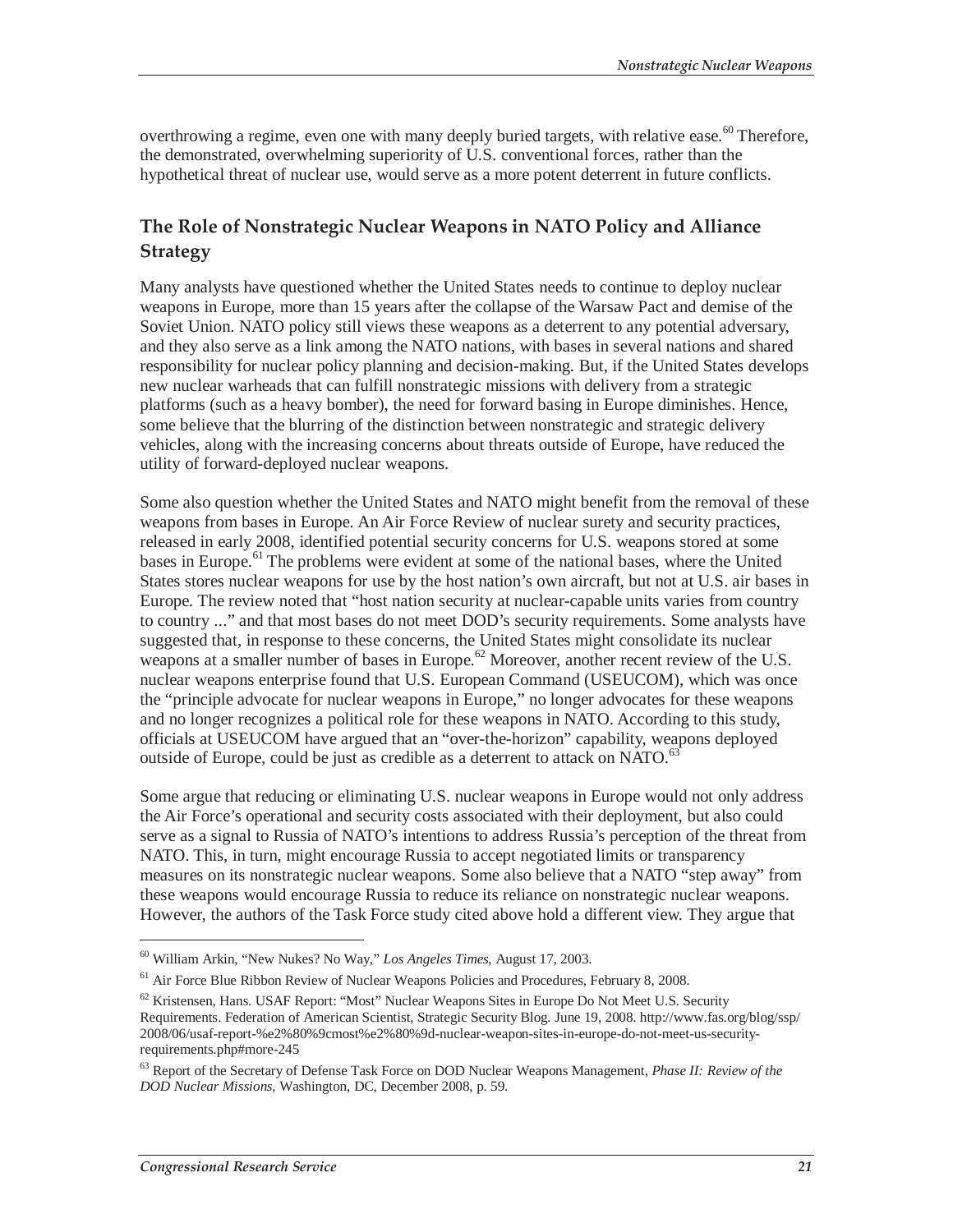U.S. nuclear weapons in NATO remain "a pillar of NATO unity." They argue that these weapons "convey the will of multiple allied countries, creating real uncertainty for any country that might contemplate seeking political or military advantage through the threat or use of weapons of mass destruction against the Alliance."64 Removing these weapons from Europe would, therefore, do more to undermine NATO's political unity and military security than it would to encourage Russia to reduce or contain its nonstrategic nuclear weapons.

## **The Relationship Between Nonstrategic Nuclear Weapons and U.S. Nonproliferation Policy**

The Bush Administration stated that the U.S. nuclear posture adopted after the 2002 NPR, along with the research into the development of new types of nuclear warheads, would contribute to U.S. efforts to stem the proliferation of nuclear, chemical, and biological weapons. It argued that, by creating a more credible threat against the capabilities of nations that seek these weapons, the U.S. policy would deter their acquisition or deployment. It also reinforced the value of the U.S. extended deterrent to allies in Europe and Japan, thus discouraging them from acquiring their own nuclear weapons.<sup>65</sup>

Critics of the Administration's policy questioned whether the United States needed new nuclear weapons to deter the acquisition or use of WMD by other nations; as was noted above, they claim that U.S. conventional weapons can achieve this objective. Further, many analysts claim that the U.S. policy would actually spur proliferation, encouraging other countries to acquire their own WMD. Specifically, they noted that U.S. plans and programs reinforce the view that nuclear weapons have military utility. If the world's only conventional superpower needs more nuclear weapons to maintain its security, then it would be difficult for the United States to argue that other nations could not also benefit from these weapons. Such nations could also argue that nuclear weapons would serve their security interests. Consequently, according to the Administration's critics, the United States might ignite a new arms race if it pursued new types of nuclear weapons to achieve newly defined battlefield objectives.<sup>66</sup> The Bush Administration countered this argument by noting that few nations acquire nuclear weapons in response to U.S. nuclear programs. They do so either to address their own regional security challenges, or to counter U.S. conventional superiority.<sup>67</sup>

<sup>64</sup> Ibid. p. 14.

<sup>65</sup> *An Assessment of the Impact of Repeal of the Prohibition on Low Yield Warhead Development on the Ability of the United States to Achieve its Nonproliferation Objectives*, jointly submitted to the Congress by the Secretary of State, Secretary of Defense, and Secretary of Energy, March 2004, p. 4.

<sup>&</sup>lt;sup>66</sup> "The long term consequences of developing new nuclear weapons might well be to push Iran, North Korea, and other states to work harder and faster in developing and manufacturing their own nukes." See William Arkin, "New Nukes? No Way," *Los Angeles Times*, August 17, 2003.

<sup>67</sup> *An Assessment of the Impact of Repeal of the Prohibition on Low Yield Warhead Development on the Ability of the United States to Achieve its Nonproliferation Objectives*, jointly submitted to the Congress by the Secretary of State, Secretary of Defense, and Secretary of Energy, March 2004, p. 4.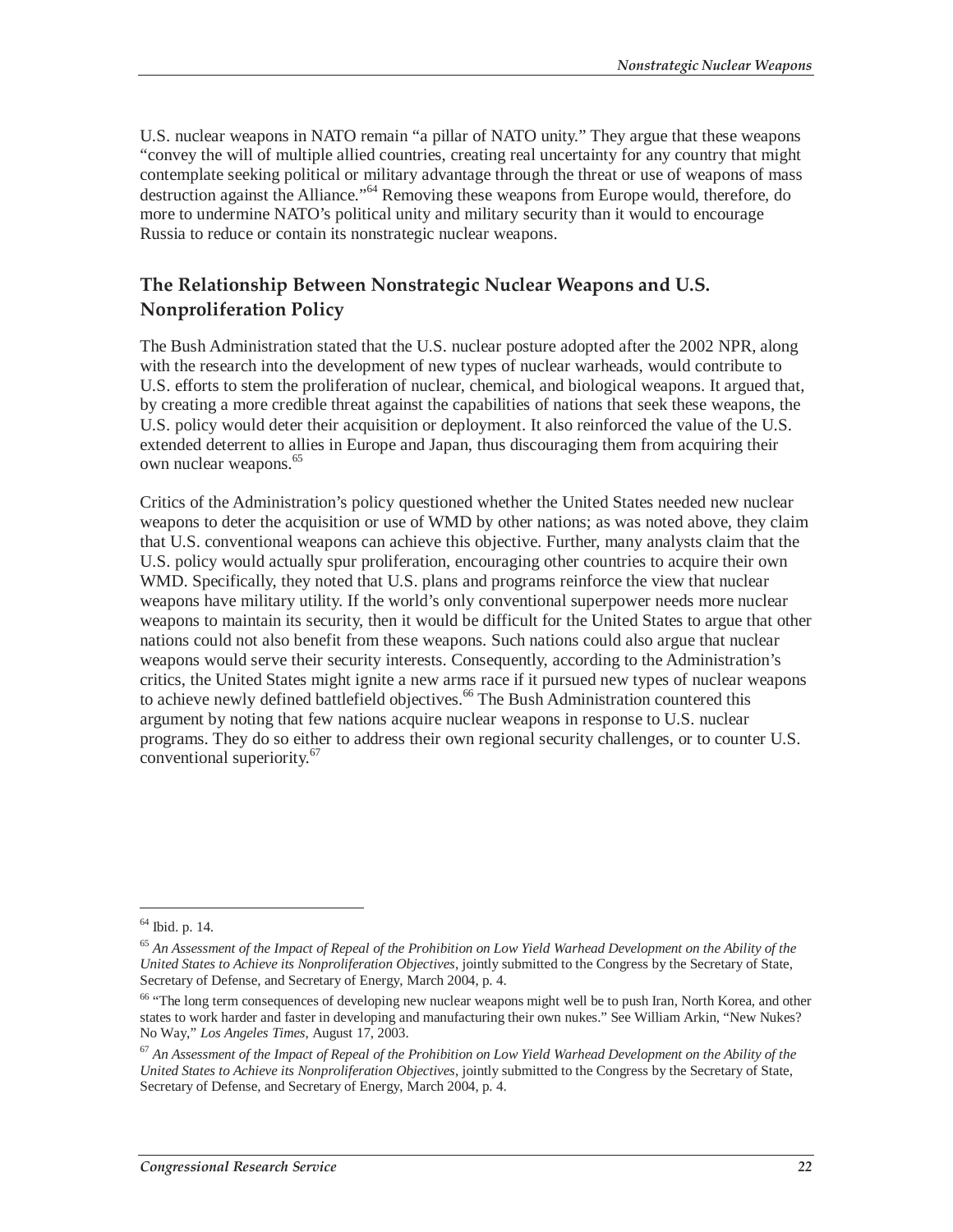# **Policy Options**

## **Status Quo**

The Bush Administration, and some analysts outside government, argued that the United States should not adopt any new or different policies to address the issues raised above. They argued that the 2001 Nuclear Posture Review *strengthened* the U.S. nuclear deterrent by adjusting U.S. strategy and doctrine to address emerging, rather than Cold War, threats. They did not believe that these policy changes undermined U.S. nonproliferation policy or that they made the use of nuclear weapons more likely in future conflicts.

The Bush Administration also did not adopt any new policies to address the potential risks created by Russia's continued deployment of nonstrategic nuclear weapons. It did not address these weapons in the negotiations on the Strategic Offensive Reductions Treaty, although Bush Administration officials did pledge to raise concerns about these weapons in discussions with their Russian counterparts. However, the Bush Administration appeared to believe that any concerns about the safety and security of these weapons could be addressed through the ongoing Cooperative Threat Reduction Program. They argued, however, that Russian nonstrategic nuclear weapons posed no military threat to stability or security for the United States or its allies, and therefore, required no unilateral or cooperative responses from the United States.<sup>68</sup> Further, some argued that any reciprocal or cooperative effort to address concerns about Russia's nonstrategic nuclear weapons, such as negotiated transparency or arms control measures, could undermine U.S. flexibility and limit U.S. and NATO options for the deployment of nonstrategic nuclear weapons. Specifically, "pursuing arms control agreements on these weapons might undercut NATO's nuclear posture, generating political pressure to withdraw the remaining weapons." In addition, "arms control would make problematic the development of new [nonstrategic nuclear weapons] capabilities that may be required to deter and defend against today's threats, and, especially, for the deterrence of rogue states armed with weapons of mass destruction."<sup>69</sup>

Some analysts who supported the Bush Administration's views on nonstrategic nuclear weapons have recently altered their conclusions. Where before they argued that Russia's nonstrategic nuclear weapons did not pose a threat to the United States or its allies, they now contend that Russia's weapons, and particularly the imbalance in numbers between Russian and U.S. weapons, can pose a threat to U.S. allies in Europe. And where before they argued that the two sides should not pursue arms control solutions to address this imbalance, they now argue that any future arms control agreement between the United States and Russia should make reductions in Russia's nonstrategic nuclear weapons a top priority.<sup>70</sup>

<sup>68</sup> An official with the Bush Administration's National Security Council staff has stated that "Russia's theater nuclear weapons, even if modernized, will not give Moscow the capability to alter the strategic landscape." He further noted that "Russia's theater nuclear weapons are not... destabilizing." See Robert Joseph, "Nuclear Weapons and Regional Deterrence," In Larson, Jeffrey A. and Kurt J. Klingenberger, editors, *Controlling Non-Strategic Nuclear Weapons: Obstacles and Opportunities*, United States Air Force, Institute for National Security Studies, July 2001, p. 90.

<sup>69</sup> Ibid., p. 92.

<sup>70</sup> The New Deterrent Working Group, *U.S. Nuclear Deterrence in the 21st Century: Getting it Right*, White Paper, Washington , D.C. , July 2009, pp. 47-49.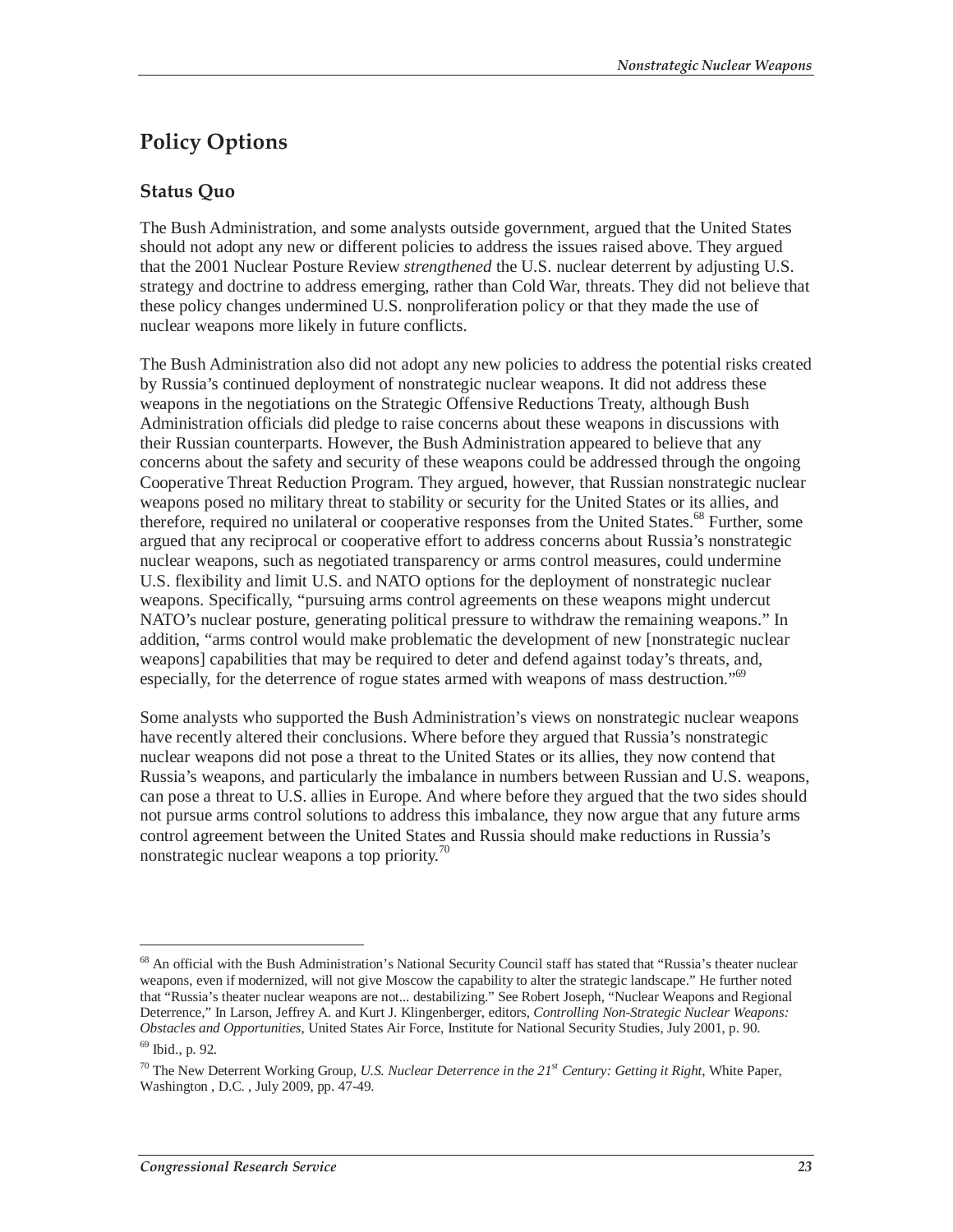## **Reduce Reliance on Nuclear Weapons**

Many analysts believe the United States should adopt a policy that reduces its reliance on nuclear weapons, in general, and weapons with battlefield objectives, in particular. The Bush Administration argued that its policy would achieve this objective, by including missile defenses and precision strike conventional weapons in its new "triad" of U.S. forces and capabilities. Others, however, argued that the Administration's policy actually blurred the distinction between conventional and nuclear weapons, and could increase the U.S. reliance on nuclear weapons by adding to the contingencies when the United States would consider nuclear use. They argue, instead, that the United States should adopt a "no first use" pledge, so that the United States would make it clear that it would not use nuclear weapons against non-nuclear states. At present, the United States does not explicitly threaten to use nuclear weapons, but it also will not rule out their use. Supporters of the existing policy argue that this ambiguity enhances deterrence, by keeping the possible prospect of nuclear attack in the adversary's calculations.

Those who support a "no first use" pledge argue that it would reduce the perceived value of nuclear weapons, indicating that they serve only as a deterrent to the use of nuclear weapons by other nations. Many believe that this change in policy would not hinder U.S. deterrent strategy or U.S. security because they believe that the U.S. nuclear deterrent is robust, with thousands of deployed nuclear warheads, and that U.S. conventional forces are sufficient to address any potential or emerging threats to U.S. security. This includes the potential need for the United States to attack hardened and deeply buried targets, including those that might house chemical or biological weapons. The United States could use its conventional weapons to seal off entry and exit points and to cut off communications and ventilation, $\frac{1}{1}$  thereby "sealing" chemical or biological weapons in place in their underground bunkers for the duration of a conflict. The United States could then remove and dispose of these weapons after winning the conflict, without risking dispersing them and creating fallout with a nuclear attack.

Some have also argued that, if the United States and NATO reduce their reliance on nuclear weapons, possibly even withdrawing nonstrategic nuclear weapons from Europe, Russia might also alter its policy. Others, however, argue that Russia's policy is only rhetorically linked to NATO policy, and with continuing concerns about weaknesses in its conventional forces, Russia is unlikely to respond with its own change in policy. Some also believe that changes in U.S. and NATO policy could affect the policies of other nations with nonstrategic nuclear weapons, such as India, Pakistan, or China, by demonstrating that the United States has reduced its reliance on nuclear weapons. Others, however, point out that these nations have acquired their nuclear weapons to address their own security interests, and are unlikely to alter limit their forces simply because the United States and NATO have set an example of reductions.

# **Cooperative Responses**

Analysts have noted that the only arms control measures affecting nonstrategic nuclear weapons, the 1991 PNIs, do not require data exchanges and did not establish monitoring provisions so each nation can be certain that the other is adhering to its commitments. They also are voluntary; because they are not incorporated in a formal treaty or agreement. Either side could reverse its commitments at any time. Hence, the reductions under these measures may be vulnerable to disruptions in the relationship between the United States and Russia. Those who believe that U.S.

<sup>71</sup> Stansfield Turner, "Nukes: Can U.S. Practice What it Preaches?," *Christian Science Monitor*, January 28, 2004.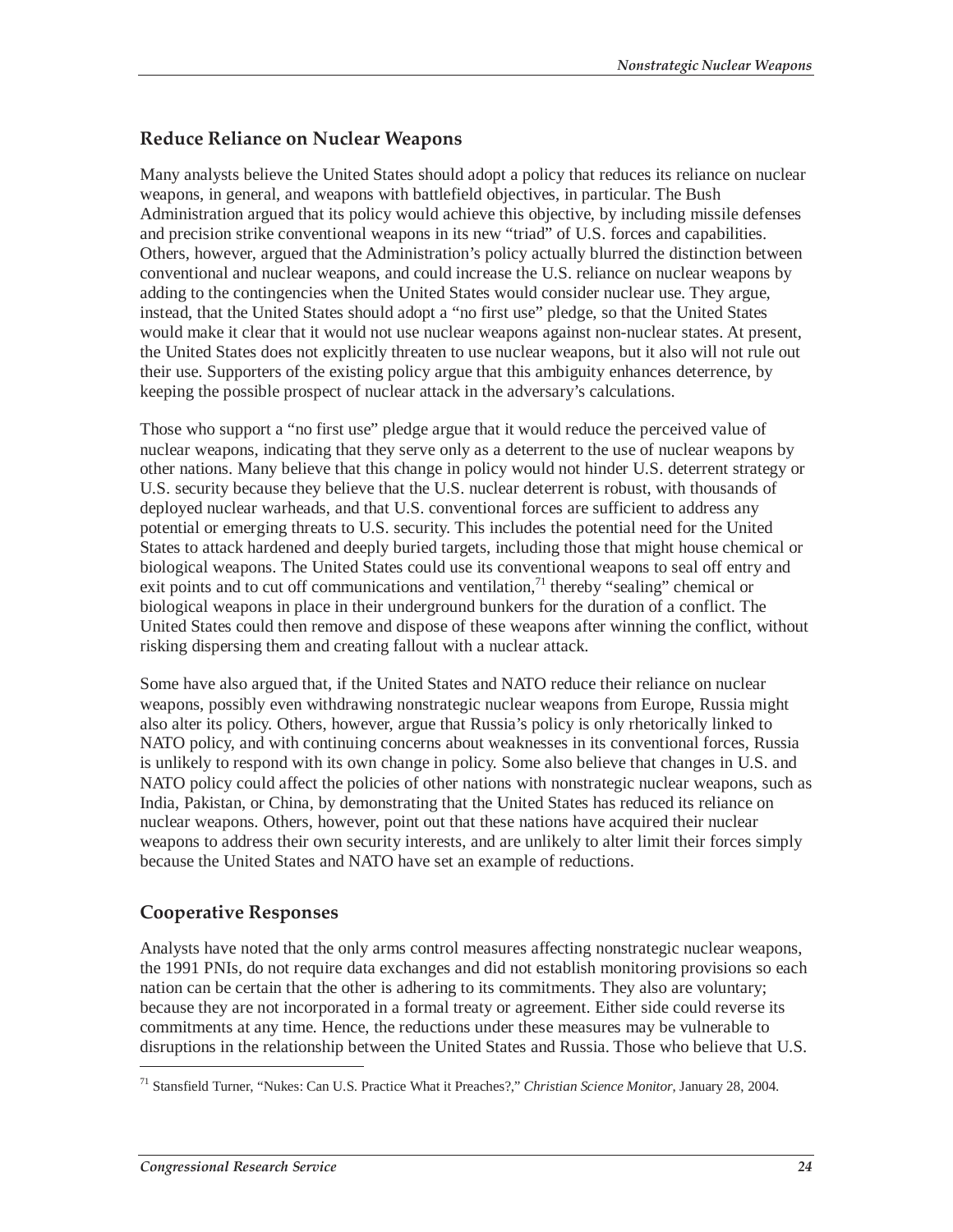and Russian nonstrategic nuclear weapons continue to pose a threat to international security, either because of the prospects for loss of control over Russian weapons, by deliberate use by either nation, or because of their symbolic value and potential to undermine nonproliferation policies, argue that the United States and Russia should pursue further cooperative measures to address the perceived threats from the weapons and the perceived weaknesses in the existing controls on them. Congress also voiced its interest in the future of these weapons. Section 1212 of the FY2006 Defense Authorization Act (P.L. 109-163) calls on the Secretary of Defense to determine whether it is in the U.S. national security interest "to identify and develop mechanisms and procedures to implement the transparent reductions in nonstrategic nuclear weapons" and "to identify and develop mechanisms and procedures to implement the transparent dismantlement of excess nonstrategic nuclear weapons."

Analysts outside government have offered several proposals for cooperative measures that might address concerns with nonstrategic nuclear weapons. For example, in an article published in the *Wall Street Journal* in early 2008, several former senior defense and national security officials argued that the United States should "start a dialogue, including within NATO and with Russia, on consolidating the nuclear weapons designed for forward deployment to enhance their security, and as a first step toward careful accounting for them and their eventual elimination."<sup>72</sup> This proposal is a part of a larger agenda that these officials have outlined as part of a path toward a "World Free of Nuclear Weapons." Other analysts have proposed a number of measures that might be taken specifically to address concerns about nonstrategic nuclear weapons. These include:

## *Increase Transparency*

Many analysts argue that the United States and Russia should, at a minimum, provide each other with information about their numbers of nonstrategic nuclear weapons and the status (i.e. deployed, stored or awaiting dismantlement) of these weapons. Such information might help each side to monitor the other's progress in complying with the PNIs; it could also help resolve questions and concerns that might come up about the status of these weapons or their vulnerability to theft or misuse. The United States and Russia have discussed transparency measures for nuclear weapons in the past, in a separate forum in the early 1990s, and as a part of their discussions the framework for a START III Treaty in the late 1990s. They failed to reach agreement on either occasion. Russia, in particular, has seemed unwilling to provide even basic information about its stockpile of nonstrategic nuclear weapons. Some in the United States have resisted as well, arguing, in particular, that public discussions about the numbers and locations of U.S. nuclear weapons in Europe could increase pressure on the United States to withdraw these weapons.

## *Expand Threat Reduction Assistance*

In the early 1990s, as a part of the early efforts of the Cooperative Threat Reduction Program, the United States provided Russia with assistance in transporting nuclear weapons back to Russia from other former Soviet republics. It has also provided Russia with assistance in improving security at its central storage facilities for nuclear weapons. However, much of this assistance

<sup>72</sup> George P. Schultz, William J. Perry, Henry A. Kissinger and Sam Nunn. Toward a Nuclear Free World. Wall Street Journal. January 15, 2008. p. 13.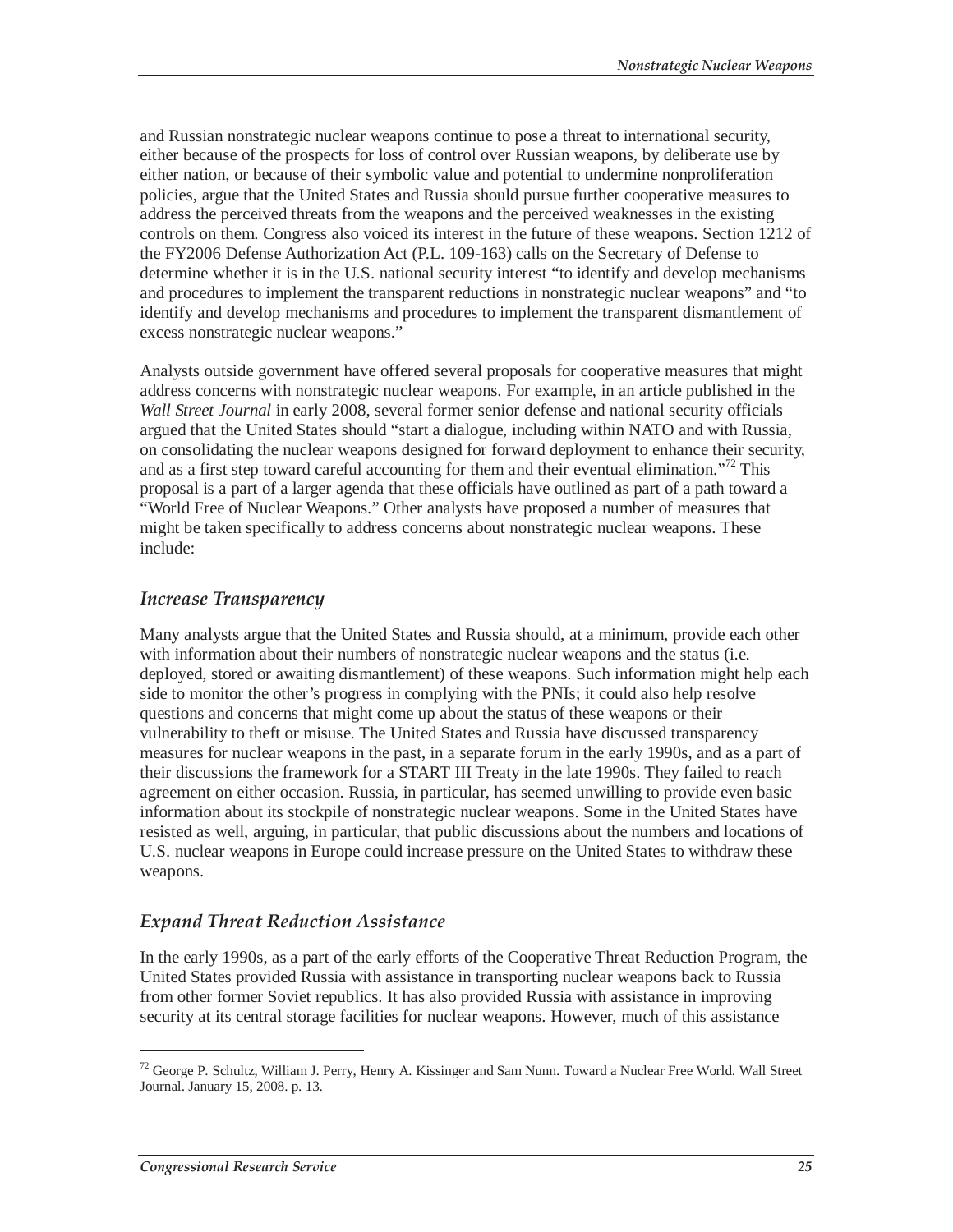focused on the warheads removed from strategic nuclear weapons, rather than nonstrategic nuclear weapons. Because many nonstrategic nuclear weapons remain at remote storage areas near former deployment areas, and concerns remain about security at these facilities. Some analysts have suggested that the United States could expand its threat reduction assistance to these sites, so that it could build confidence in the safety and security of these weapons. Others, however, argue that the United States should only provide assistance at sites that support the retirement or elimination of nuclear warheads and should not provide funding for sites that can support the weapons' continued deployment. Some have also questioned whether Russia would accept assistance at these sites, particularly if it were not permitted reciprocal access to U.S. weapons storage sites. Russia did, however, recently conduct an exercise, with NATO observers and CTR funding, to explore the vulnerability of its nuclear weapons storage sites to incursions and theft.

### *Negotiate a Formal Treaty*

Several analysts have suggested that the United States and Russia negotiate a formal treaty to both codify the measures outlined in the PNIs and to put further limits and restrictions on each nation's nonstrategic nuclear weapons. Such an agreement could mandate further reduction in deployed weapons, including U.S. weapons in Europe, and could result in both nations reducing their reliance on these weapons in their military strategies. Some analysts have also argued that this treaty could be multilateral, to include nations such as China, India, and Pakistan, rather than bilateral, thus introducing arms control limits to the forces of other nations with nonstrategic nuclear weapons.

However, as have been noted throughout this report, the two sides would likely find it difficult to agree on a definition of which weapons counted as nonstrategic nuclear weapons, particularly if either nation begins to deploy warheads designed to achieve battlefield objectives on long-range or strategic delivery vehicles. The issue would be further complicated by the fact that both the United States and Russia hold many of these warheads in storage, and some could conceivably return to deployment in a relatively short amount of time. To address these problems, some analysts have suggested that the arms control regime count and limit all warheads—stored and deployed, strategic and nonstrategic, etc. This type of agreement would allow each side to determine, for itself, the size and mix of its deployed forces, within the limits on total warheads.<sup>73</sup> Critics argue that such limits would be extremely difficult to define and monitor, making it difficult to verify compliance with a warhead-control treaty. They also note that the lack of symmetry between U.S. and Russian forces would make it extremely difficult to find common definitions and limits that addressed each nations' concerns. In particular, because Russia views U.S. NATO weapons as a threat to its security, it could insist on the complete removal of these weapons in exchange for less comprehensive limits on the far greater numbers of Russian forces.<sup>74</sup> Further, the other nations with nonstrategic nuclear weapons seem unlikely, at this time, to be willing to join a regime that would limit their capabilities.

<sup>&</sup>lt;sup>73</sup> "The only way to get a real handle on NSNF security, and the relationship of these weapons to strategic arms control and the real military threats they pose (while maintaining some capability) is the warhead control route." See Joseph F. Pilat, "Controlling Nonstrategic Nuclear Forces," in Larson, Jeffrey A. and Kurt J. Klingenberger, editors, *Controlling Non-Strategic Nuclear Weapons: Obstacles and Opportunities*, United States Air Force, Institute for National Security Studies, July 2001, p. 243.

<sup>74</sup> Robert Gromoll and Dunbar Lockwood, "Nonstrategic Nuclear Weapons: Defining U.S. Objectives," in Larson, Jeffrey A. and Kurt J. Klingenberger, editors. *Controlling Non-Strategic Nuclear Weapons. Obstacles and*  (continued...)